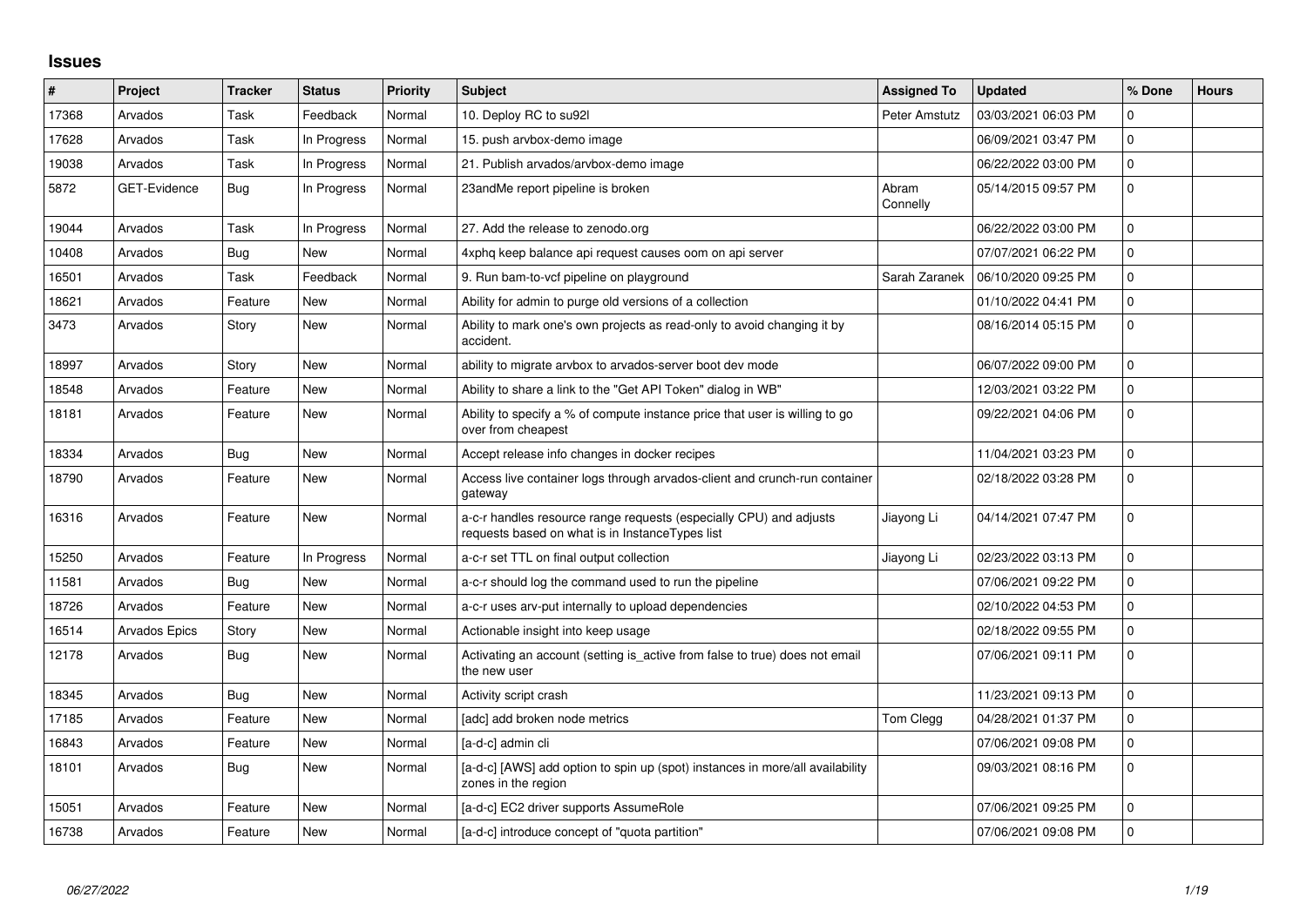| #     | Project      | <b>Tracker</b> | <b>Status</b> | <b>Priority</b> | <b>Subject</b>                                                                                                                                | <b>Assigned To</b> | <b>Updated</b>      | % Done         | <b>Hours</b> |
|-------|--------------|----------------|---------------|-----------------|-----------------------------------------------------------------------------------------------------------------------------------------------|--------------------|---------------------|----------------|--------------|
| 18114 | Arvados      | Bug            | New           | Normal          | [a-d-c] slow down retries when CreateInstance returns<br>non-quota/non-throttle errors                                                        |                    | 09/07/2021 06:11 PM | $\Omega$       |              |
| 18161 | Arvados      | Bug            | New           | Normal          | [a-d-c] the arvados_dispatchcloud_queue_entries prometheus metric<br>should report actual instance types                                      |                    | 09/16/2021 04:41 PM | $\mathbf 0$    |              |
| 17775 | Arvados      | Bug            | <b>New</b>    | Normal          | [a-d-c] the user should be able to see when preemptible nodes get shut<br>down and the running container requeued                             |                    | 12/14/2021 09:01 PM | $\mathbf 0$    |              |
| 17771 | Arvados      | Bug            | New           | Normal          | [a-d-c] when a cluster supports preemptible nodes, there should be a knob<br>to allow the user to choose the use of preemptible nodes, or not |                    | 07/06/2021 09:08 PM | $\mathbf 0$    |              |
| 17780 | Arvados      | Bug            | New           | Normal          | [a-d-c] when toggling UsePreemptibleInstances, existing containers that<br>are runnable generate lots of errors                               |                    | 07/06/2021 09:07 PM | $\Omega$       |              |
| 482   | GET-Evidence | Feature        | <b>New</b>    | Normal          | add "affects self (hom or dominant)" checkbox (vs "affects offspring") on<br>result page                                                      | Tom Clegg          | 02/16/2011 02:57 PM | $\mathbf 0$    |              |
| 3025  | Tapestry     | Feature        | New           | Normal          | Add an admin interface feature to export all enrolled users $+$ shipping<br>address as a csy file.                                            |                    | 06/13/2014 08:36 PM | $\mathbf 0$    |              |
| 15783 | Arvados      | Story          | <b>New</b>    | Normal          | Add Arvados services go docs                                                                                                                  |                    | 07/06/2021 09:08 PM | $\mathbf 0$    |              |
| 13514 | Arvados      | Feature        | <b>New</b>    | Normal          | Add arvswitch to shell accounts by default                                                                                                    |                    | 04/22/2020 08:54 PM | $\mathbf 0$    |              |
| 10718 | Arvados      | <b>Bug</b>     | New           | Normal          | add a --user-script option to install-arvados-jobs-image                                                                                      |                    | 07/07/2021 06:21 PM | $\mathbf 0$    |              |
| 19058 | Arvados      | Support        | New           | Normal          | Add code scanning to jenkins pipeline                                                                                                         |                    | 04/27/2022 03:08 PM | $\mathbf 0$    |              |
| 516   | GET-Evidence | Feature        | New           | Normal          | Add conservation track from ucsc                                                                                                              |                    | 02/17/2011 07:08 PM | $\mathbf 0$    |              |
| 925   | GET-Evidence | Feature        | In Progress   | Normal          | Add EVS frequency data                                                                                                                        | Tom Clegg          | 05/16/2012 03:30 PM | $\mathbf 0$    |              |
| 17232 | Arvados      | Support        | New           | Normal          | add example of readRDS() to arvadosR help                                                                                                     |                    | 11/09/2021 07:58 PM | $\mathbf 0$    |              |
| 2231  | Tapestry     | Feature        | New           | Normal          | add flag to choose locale                                                                                                                     | Ward<br>Vandewege  | 02/26/2014 12:34 PM | $\mathbf 0$    |              |
| 8254  | Arvados      | Bug            | New           | Normal          | Add Gantt chart for pipeline optimization                                                                                                     |                    | 07/07/2021 06:27 PM | 0              |              |
| 9241  | GET-Evidence | Feature        | <b>New</b>    | Normal          | Add "Genes for Good" support for genome report                                                                                                |                    | 05/19/2016 04:52 PM | $\mathbf 0$    |              |
| 6124  | Arvados      | Task           | New           | Normal          | Add "goal mode" infrastructure                                                                                                                | Tom Clegg          | 07/07/2021 06:29 PM | $\mathbf 0$    |              |
| 696   | GET-Evidence | Feature        | New           | Normal          | Add Google Search API                                                                                                                         |                    | 09/15/2011 01:53 PM | $\mathbf 0$    |              |
| 5571  | Tapestry     | Feature        | <b>New</b>    | Normal          | Add hulD to 'aaData' entries in 'public_genetic_data.json' request                                                                            |                    | 03/25/2015 09:47 PM | $\mathbf 0$    |              |
| 10164 | Arvados      | Feature        | New           | Normal          | Additional Crunch job logging controls                                                                                                        |                    | 07/07/2021 06:23 PM | $\mathbf 0$    |              |
| 18239 | Arvados      | Story          | New           | Normal          | Add Kubernetes testing to CI                                                                                                                  |                    | 11/09/2021 07:56 PM | $\mathbf 0$    |              |
| 16561 | Arvados      | Story          | In Progress   | Normal          | Add "Listen" to Services config                                                                                                               | Tom Clegg          | 06/24/2022 09:01 PM | $\pmb{0}$      |              |
| 17148 | Arvados      | Feature        | New           | Normal          | add logging middleware to lib/cmd                                                                                                             |                    | 06/07/2021 02:42 PM | $\overline{0}$ |              |
| 12978 | Arvados      | Feature        | New           | Normal          | Add method uuid() to collections                                                                                                              |                    | 01/19/2018 04:10 PM | $\mathbf 0$    |              |
| 6143  | GET-Evidence | Bug            | New           | Normal          | Add 'nofollow' to download links for report                                                                                                   | Abram<br>Connelly  | 05/27/2015 08:21 PM | $\overline{0}$ |              |
| 1080  | GET-Evidence | Feature        | New           | Normal          | Add non-reference variant counts to metadata                                                                                                  | Madeleine Ball     | 08/14/2012 05:28 PM | 0              |              |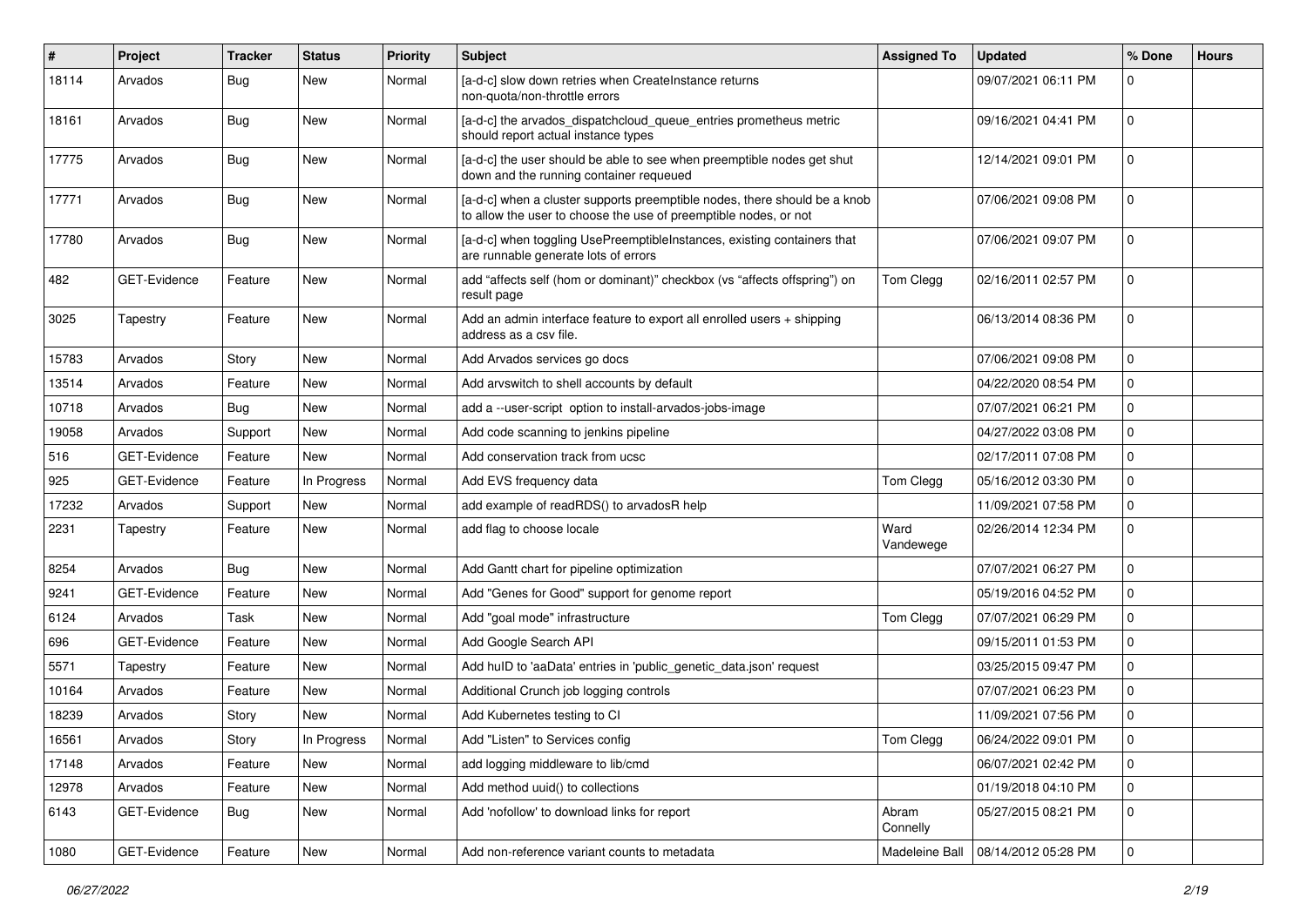| #     | Project                | <b>Tracker</b> | <b>Status</b> | <b>Priority</b> | <b>Subject</b>                                                                              | <b>Assigned To</b> | <b>Updated</b>      | % Done       | <b>Hours</b> |
|-------|------------------------|----------------|---------------|-----------------|---------------------------------------------------------------------------------------------|--------------------|---------------------|--------------|--------------|
| 16782 | Arvados Epics          | Story          | <b>New</b>    | Normal          | Add-on module system                                                                        |                    | 02/18/2022 09:55 PM | $\Omega$     |              |
| 18501 | Arvados                | <b>Bug</b>     | <b>New</b>    | Normal          | Add option in ARV GUI to open link in new tab                                               |                    | 11/30/2021 03:43 PM | $\mathbf 0$  |              |
| 17674 | Arvados                | Bug            | New           | Normal          | add profiling infrastructure to Rails API server                                            |                    | 06/08/2021 05:53 PM | $\mathbf 0$  |              |
| 6257  | Tapestry               | Story          | In Progress   | Normal          | Add public facing database dump, cron job and Arvados upload                                | Abram<br>Connelly  | 07/07/2015 04:22 PM | 100          |              |
| 15425 | Arvados<br>Workbench 2 | Story          | New           | Normal          | Add "search all versions" checkbox to Search UI                                             |                    | 06/26/2019 05:54 PM | $\mathbf{0}$ |              |
| 18197 | Arvados                | Feature        | New           | Normal          | add search option to input selection when running a workflow                                |                    | 09/27/2021 07:41 PM | 0            |              |
| 17168 | Arvados                | <b>Bug</b>     | In Progress   | Normal          | Add some basic documentation about wb2 to user guide                                        | Sarah Zaranek      | 11/30/2020 09:28 PM | $\mathbf 0$  |              |
| 714   | GET-Evidence           | Feature        | <b>New</b>    | Normal          | Add spam-control measures                                                                   |                    | 09/22/2011 06:59 PM | 0            |              |
| 1084  | GET-Evidence           | Feature        | New           | Normal          | Add support for deCODE data                                                                 | Madeleine Ball     | 08/16/2012 11:20 AM | 0            |              |
| 1085  | GET-Evidence           | Feature        | New           | Normal          | Add support for Family Tree DNA (FTDNA) data                                                | Madeleine Ball     | 08/16/2012 11:23 AM | $\mathbf 0$  |              |
| 18970 | Arvados                | Feature        | <b>New</b>    | Normal          | Add support for publicly shared collections (anonymous user)                                |                    | 04/04/2022 03:17 PM | $\mathbf 0$  |              |
| 19162 | Arvados                | Task           | New           | Normal          | Add tests                                                                                   | Peter Amstutz      | 06/22/2022 03:09 PM | $\mathbf 0$  |              |
| 15689 | Arvados                | Feature        | <b>New</b>    | Normal          | Add the ability to start arvbox with a specific arvados repo                                |                    | 10/04/2019 02:50 PM | $\mathbf 0$  |              |
| 10354 | Arvados                | Story          | New           | Normal          | Add varchar_pattern_ops to all relevant PostgreSQL UUID indexes                             | Tom Morris         | 07/07/2021 06:22 PM | 0            |              |
| 17274 | Arvados                | Story          | New           | Normal          | Add "viewer.commonwl.org" DNS alias                                                         | Peter Amstutz      | 02/24/2021 07:45 PM | $\mathbf 0$  |              |
| 6412  | Tapestry               | Bug            | <b>New</b>    | Normal          | Admin cannot use UserFilesController#reprocess unless admin account is<br>marked "enrolled" |                    | 06/24/2015 08:16 PM | $\mathbf 0$  |              |
| 15347 | Arvados<br>Workbench 2 | <b>Bug</b>     | New           | Normal          | [Admin functionality] Admin cannot see another user's content inside the<br>trash           |                    | 02/12/2020 03:03 PM | $\Omega$     |              |
| 18499 | Arvados                | <b>Bug</b>     | New           | Normal          | Advanced Dialog on collections shows the manifest_text as null                              |                    | 11/30/2021 03:38 PM | $\mathbf 0$  |              |
| 18280 | Arvados                | Bug            | <b>New</b>    | Normal          | Advanced Search in ARV PROD GUI non-functional                                              |                    | 10/20/2021 04:46 PM | $\mathbf 0$  |              |
| 18192 | Arvados                | Bug            | New           | Normal          | Advanced search is showing ROX IDs in the search field syntax instead of<br>clear values    |                    | 09/27/2021 07:13 PM | 0            |              |
| 19052 | Arvados                | Bug            | Feedback      | Normal          | Advanced search shows wrong value in owner column                                           | Daniel Kutyła      | 06/22/2022 03:05 PM | 100          |              |
| 18840 | Arvados                | Feature        | <b>New</b>    | Normal          | Algorithm to repack small files into larger blocks                                          |                    | 03/08/2022 03:15 PM | $\mathbf 0$  |              |
| 495   | GET-Evidence           | Bug            | New           | Normal          | Allele frequency missing for rs41281314                                                     | Tom Clegg          | 02/15/2011 03:17 PM | $\mathbf{0}$ |              |
| 19196 | Arvados                | Feature        | <b>New</b>    | Normal          | Allow API select parameter to add/remove fields from the default set                        |                    | 06/14/2022 02:35 PM | 0            |              |
| 5861  | Arvados                | Task           | <b>New</b>    | Normal          | Allow editing pipeline parameters in workbench                                              | Tom Clegg          | 02/14/2017 08:00 PM | $\pmb{0}$    |              |
| 476   | GET-Evidence           | Feature        | <b>New</b>    | Low             | allow "lab members" group to upload/view publication PDFs                                   | Tom Clegg          | 02/16/2011 02:22 PM | $\pmb{0}$    |              |
| 488   | GET-Evidence           | Feature        | New           | Normal          | Allow non-nsSNP variants                                                                    | Tom Clegg          | 02/16/2011 02:56 PM | 0            |              |
| 17304 | Arvados                | Feature        | New           | Normal          | Allow setting properties on processes                                                       |                    | 01/29/2021 04:59 PM | $\mathbf 0$  |              |
| 12239 | Arvados                | Story          | New           | Normal          | Allow templating of the collection sharing web page                                         |                    | 07/06/2021 09:18 PM | $\mathbf 0$  |              |
| 16563 | Arvados                | Feature        | New           | Normal          | All services support TLS directly                                                           |                    | 06/24/2020 06:56 PM | 0            |              |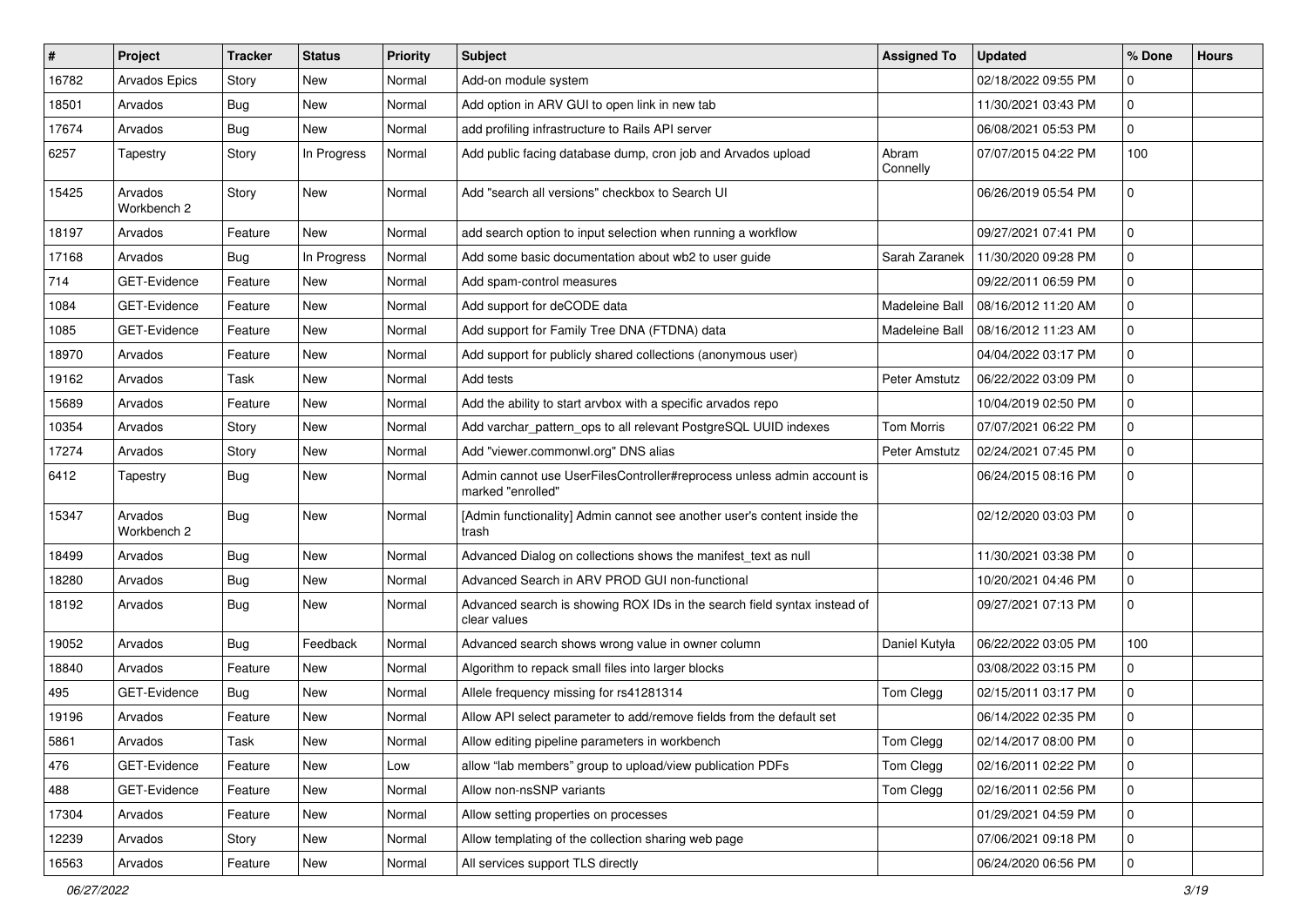| #     | Project      | <b>Tracker</b> | <b>Status</b> | <b>Priority</b> | <b>Subject</b>                                                                                                            | <b>Assigned To</b> | <b>Updated</b>      | % Done      | <b>Hours</b> |
|-------|--------------|----------------|---------------|-----------------|---------------------------------------------------------------------------------------------------------------------------|--------------------|---------------------|-------------|--------------|
| 14622 | GET-Evidence | Bug            | New           | Normal          | Annotate I7g CWL pipeline                                                                                                 | Ben Carr           | 12/17/2018 02:15 PM | $\Omega$    |              |
| 7300  | Lightning    | Story          | New           | Normal          | Annotate Tiling 1.0 public library                                                                                        |                    | 05/15/2019 06:12 PM | $\mathbf 0$ |              |
| 7695  | Arvados      | <b>Bug</b>     | New           | Normal          | [API] Accept collection UUID as a job's docker_image constraint                                                           |                    | 07/07/2021 06:27 PM | $\mathbf 0$ |              |
| 15320 | Arvados      | Feature        | New           | Normal          | [API] add integration test for new user signup                                                                            |                    | 07/06/2021 09:08 PM | $\mathbf 0$ |              |
| 7141  | Arvados      | Bug            | New           | Normal          | [API] Advertise anonymous token in discovery document                                                                     |                    | 07/07/2021 06:28 PM | $\mathbf 0$ |              |
| 4650  | Arvados      | Feature        | New           | Normal          | [API] API method and CLI shortcut for refreshing the signatures on some<br>block locators (without creating a collection) |                    | 07/07/2021 06:35 PM | $\mathbf 0$ |              |
| 4175  | Arvados      | Bug            | New           | Normal          | [API] API method and interface to check if a bugfix is deployed on a cluster                                              |                    | 07/07/2021 06:36 PM | $\mathbf 0$ |              |
| 4288  | Arvados      | <b>Bug</b>     | New           | Normal          | [API] api server docker_images endpoint                                                                                   |                    | 07/07/2021 06:35 PM | $\mathbf 0$ |              |
| 4919  | Arvados      | Story          | New           | Normal          | [API] Arvados clients can use standard OAuth2 protocol instead of custom<br>token handling mechanism                      |                    | 07/07/2021 06:31 PM | $\mathbf 0$ |              |
| 10767 | Arvados      | Feature        | New           | Normal          | [API] [arvados-ws] remove all websockets and puma related code from the<br>api server codebase                            |                    | 07/06/2021 09:11 PM | $\mathbf 0$ |              |
| 11260 | Arvados      | Bug            | New           | Normal          | [API] "arv group contents" produces a 404 error (seems to POST instead<br>of GET?)                                        |                    | 07/06/2021 09:24 PM | $\mathbf 0$ |              |
| 4273  | Arvados      | Bug            | New           | Normal          | [API] as admin user, permission denied canceling a job (started by another<br>user)                                       |                    | 07/07/2021 06:35 PM | $\mathbf 0$ |              |
| 9262  | Arvados      | Feature        | New           | Normal          | [API] Associate admin privileges with token instead of user account                                                       |                    | 01/15/2020 09:03 PM | $\mathbf 0$ |              |
| 14405 | Arvados      | Bug            | New           | Normal          | [API] Avoid long-running transactions when sweeping trashed objects                                                       |                    | 07/06/2021 09:09 PM | $\mathbf 0$ |              |
| 8346  | Arvados      | Bug            | New           | Normal          | [API] Bad compute node address detection on private networks                                                              |                    | 07/07/2021 06:27 PM | $\mathbf 0$ |              |
| 13766 | Arvados      | Bug            | In Progress   | Normal          | [API] bug in libyaml / Pysch used by API server to parse yaml                                                             | Peter Amstutz      | 07/06/2021 09:26 PM | 50          |              |
| 11531 | Arvados      | <b>Bug</b>     | New           | Normal          | [API] clean up stale/conflicting dns data from deleted node records                                                       |                    | 07/06/2021 09:23 PM | $\mathbf 0$ |              |
| 3162  | Arvados      | Feature        | New           | Normal          | [API] Client can request signed locators for specific blobs from API server                                               |                    | 07/07/2014 11:42 AM | $\mathbf 0$ |              |
| 18205 | Arvados      | Feature        | New           | Normal          | [api] [cloud] add live compute instance price to container record                                                         |                    | 06/15/2022 02:45 PM | 0           |              |
| 14016 | Arvados      | Feature        | New           | Normal          | [API] Container request can provide existing collection UUID that will<br>accept CR output                                |                    | 07/06/2021 09:09 PM | $\Omega$    |              |
| 15582 | Arvados      | Feature        | New           | Normal          | [API] [Controller] Per-user client login permissions                                                                      |                    | 08/21/2019 05:40 PM | $\mathbf 0$ |              |
| 18936 | Arvados      | Bug            | New           | Normal          | [api] [controller] remove reader_token support                                                                            |                    | 06/22/2022 02:56 PM | $\mathbf 0$ |              |
| 17314 | Arvados      | Bug            | <b>New</b>    | Normal          | [API] [controller] [Workbench] 404 on foreign user UUID in admin interface                                                |                    | 07/06/2021 09:08 PM | $\mathbf 0$ |              |
| 11153 | Arvados      | Feature        | New           | Normal          | [API] create token script should allow operator to provide token scopes<br>and opaque comment                             |                    | 07/07/2021 05:25 PM | $\mathbf 0$ |              |
| 5906  | Arvados      | Bug            | New           | Normal          | [API] crunch-dispatch should mark a job failed when its repository cannot<br>be fetched                                   |                    | 07/07/2021 06:29 PM | $\mathbf 0$ |              |
| 7312  | Arvados      | Bug            | New           | Normal          | [API] CSS+images missing on login_failure.html                                                                            |                    | 07/07/2021 06:28 PM | $\mathbf 0$ |              |
| 14070 | Arvados      | Bug            | New           | Normal          | API DB needs an index on collections name                                                                                 |                    | 10/17/2018 04:21 PM | $\mathbf 0$ |              |
| 15588 | Arvados      | Bug            | New           | Normal          | [API] "DefaultReplication: 0" should be an error                                                                          |                    | 07/06/2021 09:12 PM | $\mathbf 0$ |              |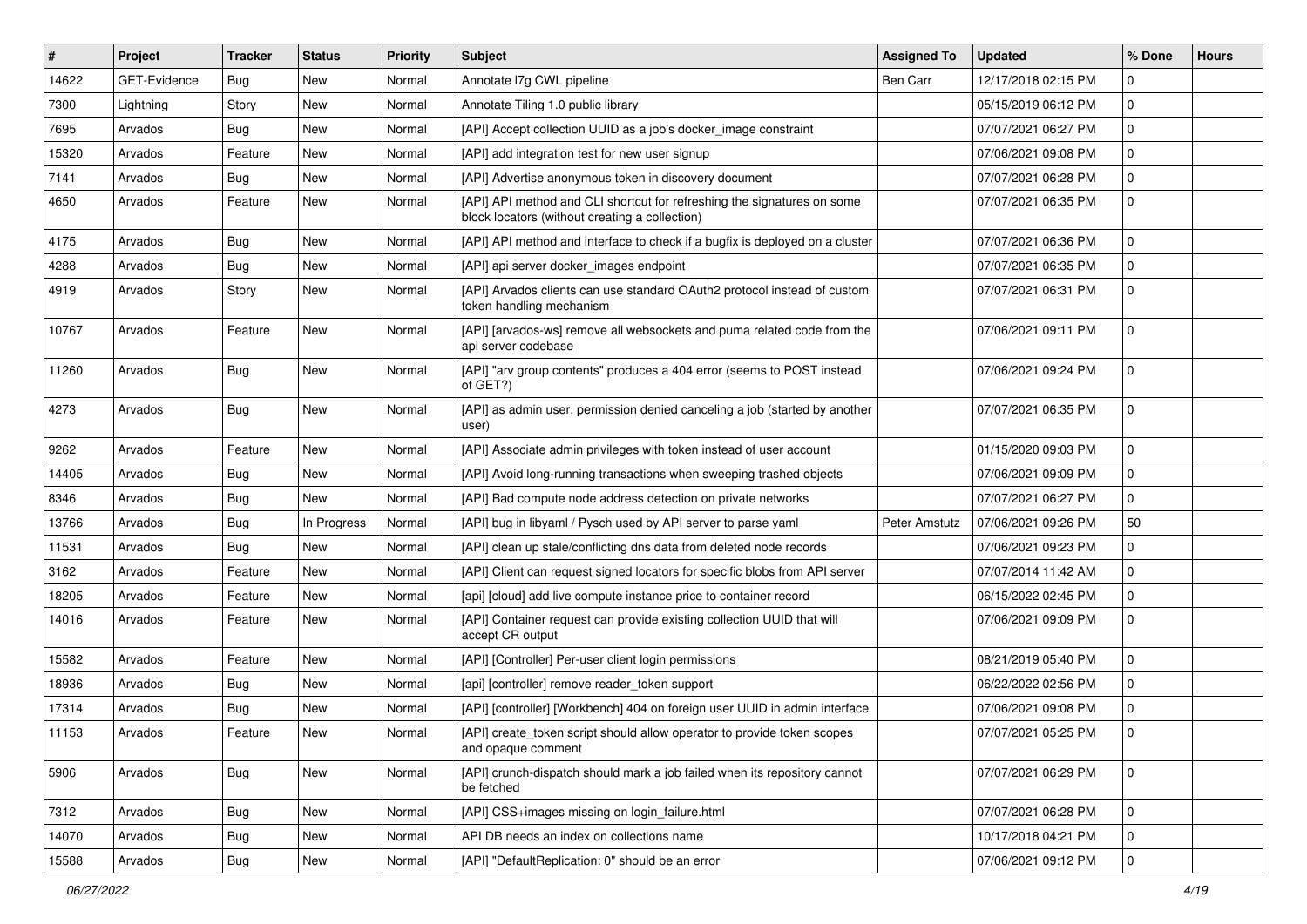| #     | Project   | <b>Tracker</b> | <b>Status</b> | <b>Priority</b> | <b>Subject</b>                                                                                                                                                   | <b>Assigned To</b> | <b>Updated</b>      | % Done      | <b>Hours</b> |
|-------|-----------|----------------|---------------|-----------------|------------------------------------------------------------------------------------------------------------------------------------------------------------------|--------------------|---------------------|-------------|--------------|
| 11582 | Arvados   | Feature        | New           | Normal          | [API] Delete old job/container logs in main server process, instead of rake<br>tasks invoked from cron jobs                                                      |                    | 07/06/2021 09:22 PM | $\Omega$    |              |
| 4767  | Arvados   | Bug            | New           | Normal          | [API] Discovery doc should fix its incorrect "list" method description to be<br>identical to "index"                                                             |                    | 07/07/2021 06:31 PM | $\mathbf 0$ |              |
| 3817  | Arvados   | Bug            | <b>New</b>    | Normal          | [API] Discovery document schema does not include generated fields like<br>job dependencies                                                                       |                    | 07/07/2021 06:36 PM | $\mathbf 0$ |              |
| 3818  | Arvados   | Feature        | New           | Normal          | [API] Discovery document schema should include whether field on<br>resource is writable or read-only.                                                            |                    | 07/06/2021 09:27 PM | $\Omega$    |              |
| 5335  | Lightning | Story          | New           | Normal          | [API] [Documentation] Specify how to find the variants in a gene                                                                                                 |                    | 05/15/2019 06:21 PM | $\Omega$    |              |
| 6601  | Arvados   | Bug            | New           | Normal          | [API] Do not accept an empty SSH key as valid                                                                                                                    |                    | 07/07/2021 06:29 PM | $\mathbf 0$ |              |
| 12510 | Arvados   | Bug            | New           | Normal          | [API] Don't create an index if it exists already. Will break install if we<br>manually added it,                                                                 |                    | 07/06/2021 09:16 PM | 0           |              |
| 5781  | Arvados   | Story          | In Progress   | Normal          | [API] [DRAFT] Provide API methods for manipulating and combining<br>collections                                                                                  |                    | 07/07/2021 06:30 PM | $\mathbf 0$ |              |
| 16250 | Arvados   | <b>Bug</b>     | <b>New</b>    | Normal          | API Endpoint not found when opening advanced menu of collection                                                                                                  |                    | 03/13/2020 06:26 AM | $\mathbf 0$ |              |
| 11547 | Arvados   | Bug            | New           | Normal          | [API] Excessive memory and time consumed by API and dispatch when<br>container fields (like "mounts") are large                                                  |                    | 07/06/2021 09:23 PM | $\mathbf 0$ |              |
| 9148  | Arvados   | Story          | <b>New</b>    | Normal          | [API] Finalize and document the collections/provenance and<br>collections/used_by API calls                                                                      |                    | 07/07/2021 06:25 PM | $\Omega$    |              |
| 12791 | Arvados   | Bug            | New           | Normal          | [API] fix race between arrival of trash time and next sweep                                                                                                      |                    | 07/06/2021 09:11 PM | $\Omega$    |              |
| 11261 | Arvados   | Bug            | New           | Normal          | [API] full text search on pipeline_instances table is extremely slow (wrong<br>index?)                                                                           |                    | 07/06/2021 09:24 PM | $\mathbf 0$ |              |
| 8565  | Arvados   | Story          | New           | Normal          | [API] Go code to connect to the API server database and make basic<br>sense of it                                                                                |                    | 07/07/2021 06:25 PM | $\Omega$    |              |
| 8566  | Arvados   | Story          | New           | Normal          | [API] Go code to implement the Arvados API permissions model                                                                                                     |                    | 07/07/2021 06:25 PM | $\Omega$    |              |
| 17424 | Arvados   | Bug            | New           | Normal          | [API] group contents endpoint edge cases with filter on uuid                                                                                                     |                    | 03/08/2021 08:48 PM | $\mathbf 0$ |              |
| 13763 | Arvados   | Bug            | New           | Normal          | [API] groups#contents response should obey caller-provided order (not<br>sort on type first)                                                                     |                    | 07/06/2021 09:10 PM | $\mathbf 0$ |              |
| 2679  | Arvados   | Story          | New           | Normal          | [API] If enabled by user via "preferences" checkbox in Workbench,<br>notification service sends email to owner when a workflow finishes, fails, or<br>is failing |                    | 07/06/2021 09:12 PM | $\Omega$    |              |
| 5331  | Lightning | Story          | <b>New</b>    | Normal          | [API] Implement filtering on API calls                                                                                                                           |                    | 05/15/2019 06:23 PM | $\mathbf 0$ |              |
| 5334  | Lightning | Story          | New           | Normal          | [API] Implement GET /callsets/{callset-name}/gvcf API call                                                                                                       |                    | 05/15/2019 06:22 PM | 0           |              |
| 5329  | Lightning | Story          | New           | Normal          | [API] Implement GET /callsets/{callset-name}/tile-variants                                                                                                       |                    | 05/15/2019 06:24 PM | 0           |              |
| 5901  | Arvados   | Bug            | New           | Normal          | [API] Improve performance of large requests in parallel                                                                                                          |                    | 07/07/2021 06:29 PM | $\mathbf 0$ |              |
| 6642  | Arvados   | Story          | New           | Normal          | [API] Include a mechanism to automatically trust some clients                                                                                                    |                    | 07/07/2021 06:29 PM | $\mathbf 0$ |              |
| 10127 | Arvados   | <b>Bug</b>     | New           | Normal          | [API] In each request log entry, report time spent getting current<br>permission graph                                                                           |                    | 07/07/2021 06:23 PM | $\mathbf 0$ |              |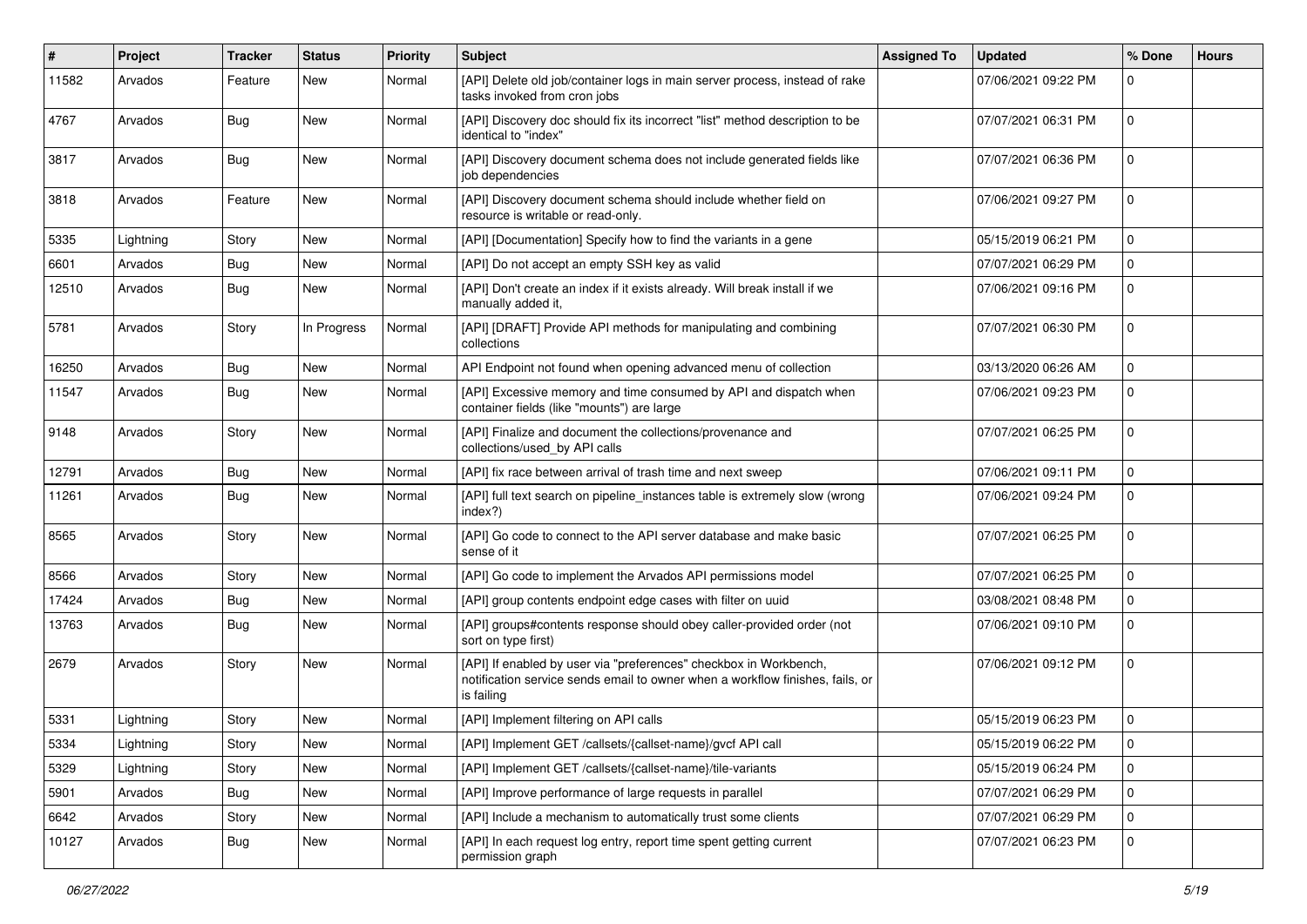| #     | Project | <b>Tracker</b> | <b>Status</b> | <b>Priority</b> | <b>Subject</b>                                                                                                                             | <b>Assigned To</b> | <b>Updated</b>      | % Done      | <b>Hours</b> |
|-------|---------|----------------|---------------|-----------------|--------------------------------------------------------------------------------------------------------------------------------------------|--------------------|---------------------|-------------|--------------|
| 7127  | Arvados | Feature        | New           | Normal          | [API] Job log cleaner should not clean logs when the job's log is the empty<br>collection                                                  |                    | 07/07/2021 06:28 PM | $\Omega$    |              |
| 7621  | Arvados | Story          | New           | Normal          | [API] Job model validates that the script exists in the repository at<br>script_version                                                    |                    | 07/07/2021 06:28 PM | $\Omega$    |              |
| 8638  | Arvados | Bug            | New           | Normal          | [API] List queries using "distinct" option return incorrect number of<br>items_available                                                   |                    | 07/07/2021 06:25 PM | $\mathbf 0$ |              |
| 4991  | Arvados | Bug            | New           | Normal          | [API] Make user.send_profile_created_notification detect preference<br>changes better                                                      |                    | 01/28/2015 06:59 PM | $\Omega$    |              |
| 6922  | Arvados | Bug            | New           | Normal          | [API] [Maybe] Update API server to support Git 1.7.2                                                                                       |                    | 07/07/2021 06:28 PM | $\Omega$    |              |
| 3976  | Arvados | Bug            | New           | Normal          | [API] Non-admin users should see all nodes with crunch worker state<br>busy/idle, regardless of ping age.                                  | <b>Tom Morris</b>  | 07/07/2021 06:36 PM | $\Omega$    |              |
| 13688 | Arvados | Feature        | New           | Normal          | [API] optional asynchronous flag for create/update operations                                                                              |                    | 04/22/2020 09:08 PM | $\Omega$    |              |
| 6240  | Arvados | <b>Bug</b>     | New           | Normal          | [API] "order" params should be rejected or used (not silently ignored) even<br>when they reference columns missing from the "select" param |                    | 07/07/2021 06:29 PM | $\mathbf 0$ |              |
| 14200 | Arvados | Feature        | <b>New</b>    | Normal          | [API] Reduce privilege exposure via API tokens in multi-cluster workflows                                                                  |                    | 07/06/2021 09:09 PM | $\mathbf 0$ |              |
| 3622  | Arvados | Bug            | New           | Normal          | [API] [refactor] Move system_group, system_user, etc to class methods in<br>Group and User                                                 |                    | 07/06/2021 09:27 PM | $\mathbf 0$ |              |
| 5840  | Arvados | Feature        | <b>New</b>    | Normal          | [API] Relax repository name constraints to permit [-_.] -- ideally allow<br>anything github allows                                         |                    | 07/07/2021 06:30 PM | $\Omega$    |              |
| 18862 | Arvados | Bug            | New           | Normal          | [api] remove replay_job_log rake task                                                                                                      |                    | 03/14/2022 03:43 PM | $\Omega$    |              |
| 10405 | Arvados | Story          | New           | Normal          | [API] Remove unimplemented fields from api_client_authorization                                                                            |                    | 07/07/2021 06:22 PM | $\mathbf 0$ |              |
| 18016 | Arvados | Bug            | New           | Normal          | [api] remove unused last_used_at and last_used_by_ip_address columns<br>on api_client_authorizations table                                 |                    | 08/12/2021 02:52 PM | $\mathbf 0$ |              |
| 17953 | Arvados | Story          | <b>New</b>    | Normal          | [api] Remove unused "node" object                                                                                                          |                    | 11/23/2021 09:28 PM | $\mathbf 0$ |              |
| 18008 | Arvados | Bug            | New           | Normal          | [api] reqid not always being recorded in the api server log                                                                                |                    | 08/11/2021 05:06 PM | $\Omega$    |              |
| 15938 | Arvados | Bug            | New           | Normal          | [API] requesting collections via POST with _method=GET returns one<br>result                                                               |                    | 12/17/2019 05:51 PM | $\Omega$    |              |
| 13007 | Arvados | Story          | New           | Normal          | [API] Review Postgres index usage                                                                                                          |                    | 01/26/2018 05:04 PM | $\Omega$    |              |
| 4404  | Arvados | Feature        | New           | Normal          | [API] [SDKs] Include provenance information for uploaded Collections                                                                       |                    | 07/07/2021 06:35 PM | $\mathbf 0$ |              |
| 10849 | Arvados | Story          | New           | Normal          | [API] [SDKs] When client and server versions differ, the server must either<br>implement the API the client expects, or return an error.   |                    | 07/07/2021 06:21 PM | $\mathbf 0$ |              |
| 14457 | Arvados | Feature        | New           | Normal          | [api] send e-mail notification to user when their arvados account is<br>activated                                                          |                    | 07/06/2021 09:09 PM | $\Omega$    |              |
| 12244 | Arvados | Feature        | New           | Normal          | API server bulk transfers for keep-balance collection retrieval                                                                            |                    | 09/13/2017 10:08 AM | 0           |              |
| 6772  | Arvados | <b>Bug</b>     | New           | Normal          | [API] Should not be necessary to host git repos on the same host as API<br>server                                                          |                    | 07/07/2021 06:29 PM | $\mathbf 0$ |              |
| 7166  | Arvados | <b>Bug</b>     | <b>New</b>    | Normal          | [API] specifying an invalid filter should result in an error                                                                               |                    | 07/07/2021 06:28 PM | 0           |              |
| 15918 | Arvados | Feature        | New           | Normal          | [API] Support GA4GH WES as a core API                                                                                                      |                    | 01/17/2020 02:28 PM | 0           |              |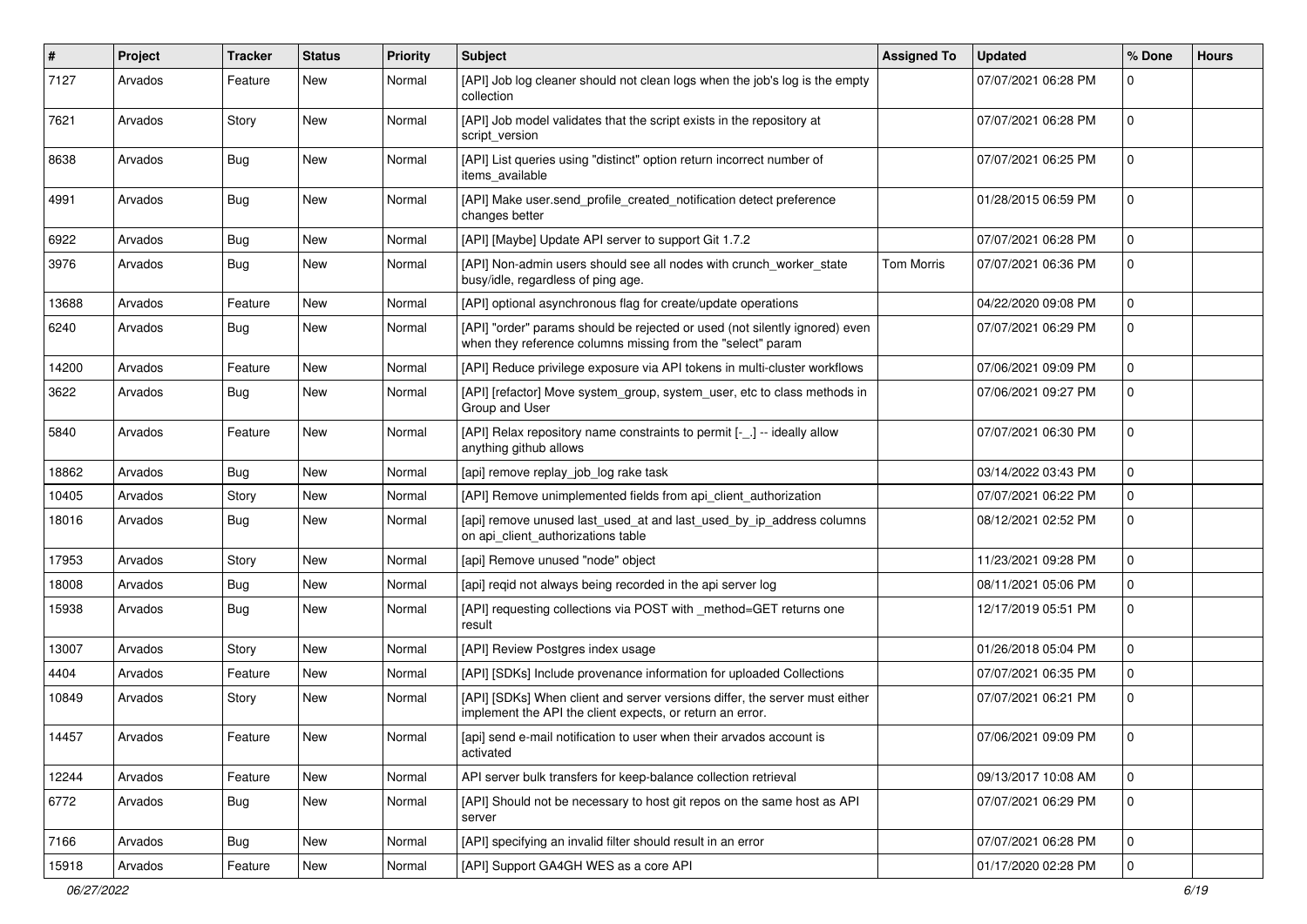| $\#$  | Project       | <b>Tracker</b> | <b>Status</b> | <b>Priority</b> | <b>Subject</b>                                                                                                                                                                       | <b>Assigned To</b> | <b>Updated</b>      | % Done      | <b>Hours</b> |
|-------|---------------|----------------|---------------|-----------------|--------------------------------------------------------------------------------------------------------------------------------------------------------------------------------------|--------------------|---------------------|-------------|--------------|
| 6992  | Arvados       | Bug            | New           | Normal          | [API] Support numeric filter comparisons for numeric fields                                                                                                                          |                    | 07/07/2021 06:28 PM | $\Omega$    |              |
| 5960  | Arvados       | Feature        | <b>New</b>    | Normal          | [API] Support transactional update of collections by multiple writers                                                                                                                |                    | 01/15/2020 07:46 PM | $\mathbf 0$ |              |
| 9150  | Arvados       | Story          | New           | Normal          | [API] Synthetic collections include the "kind" field                                                                                                                                 |                    | 07/07/2021 06:25 PM | $\mathbf 0$ |              |
| 16008 | Arvados       | Feature        | New           | Normal          | API to query permissions (for use by 3rd party integrations)                                                                                                                         |                    | 01/13/2020 06:24 PM | $\mathbf 0$ |              |
| 9143  | Arvados       | <b>Bug</b>     | New           | Normal          | [API] Trying to update a collection by PDH raises a NoMethodError                                                                                                                    |                    | 07/07/2021 06:25 PM | $\mathbf 0$ |              |
| 12349 | Arvados       | <b>Bug</b>     | New           | Normal          | [API] Validate container requests "output path must be in a writable<br>mount"                                                                                                       |                    | 09/27/2017 04:15 PM | $\mathbf 0$ |              |
| 5738  | Arvados       | Bug            | New           | Normal          | [API] Validate that selected columns are selectable, and return an error if<br>not                                                                                                   |                    | 07/06/2021 09:26 PM | $\mathbf 0$ |              |
| 6076  | Arvados       | Bug            | New           | Normal          | [API] walk api server installations and ensure modified_at for collections is<br>unique + ensure modified_at is enforced to be unique at the api level.                              |                    | 07/07/2021 06:29 PM | $\mathbf 0$ |              |
| 11555 | Arvados       | Feature        | New           | Normal          | [API] Webhook callbacks for server-to-server communication                                                                                                                           |                    | 07/06/2021 09:23 PM | $\mathbf 0$ |              |
| 3037  | Arvados       | Bug            | New           | Normal          | [API] websocket clients should not put API tokens in path or query string                                                                                                            |                    | 07/07/2021 06:36 PM | $\mathbf 0$ |              |
| 5767  | Arvados       | Feature        | New           | Normal          | [API] Websockets subscribe API should accept a start timestamp, so<br>clients don't have to miss any events logged between the given start time<br>and websocket connection success. |                    | 07/07/2021 06:30 PM | $\mathbf 0$ |              |
| 5582  | Arvados       | Feature        | New           | Normal          | [API] [Workbench] Add read-only ("locked") flag to projects                                                                                                                          |                    | 07/07/2021 06:30 PM | $\Omega$    |              |
| 7694  | Arvados       | Feature        | New           | Normal          | [API] [Workbench] Check for nonexistent config params during rake<br>config:check                                                                                                    |                    | 07/07/2021 06:27 PM | $\mathbf 0$ |              |
| 8195  | Arvados       | <b>Bug</b>     | New           | Normal          | [API] [Workbench] config: check catches and reports YAML parsing errors                                                                                                              |                    | 07/07/2021 06:27 PM | $\Omega$    |              |
| 11593 | Arvados       | Bug            | New           | Normal          | [API] [Workbench] config option serve_static_assets to serve_static_files                                                                                                            |                    | 07/06/2021 09:22 PM | $\mathbf 0$ |              |
| 10594 | Arvados       | Feature        | New           | Normal          | [API] [Workbench] Error out when unrecognized keys appear in config files                                                                                                            |                    | 07/07/2021 06:21 PM | $\mathbf 0$ |              |
| 6782  | Arvados       | Feature        | New           | Normal          | [API] [Workbench] Generate debconf template from config yaml                                                                                                                         |                    | 07/07/2021 06:29 PM | $\mathbf 0$ |              |
| 6274  | Arvados       | Bug            | New           | Normal          | [API] [Workbench] Home project should be a real object (group with<br>group class="project"), not current user.                                                                      |                    | 07/07/2021 06:29 PM | $\mathbf 0$ |              |
| 5624  | Arvados       | Story          | New           | Normal          | [API] [Workbench] [Performance] Use object caching to improvement<br>performance (such as memcache).                                                                                 |                    | 07/07/2021 06:30 PM | $\Omega$    |              |
| 9425  | Arvados       | Story          | New           | Normal          | [API?/Workbench] Search for a link tag value returns linked objects                                                                                                                  |                    | 07/06/2021 09:11 PM | $\Omega$    |              |
| 11137 | Arvados       | Bug            | New           | Normal          | apt-get upgrade arvados-api-server on Ubuntu 12.04 did not update<br>crunch-job                                                                                                      |                    | 07/07/2021 05:25 PM | $\mathbf 0$ |              |
| 17472 | Arvados       | Story          | In Progress   | Normal          | Architecture for displaying container metrics in workbench                                                                                                                           | Tom Clegg          | 12/16/2021 04:29 PM | $\mathbf 0$ |              |
| 17300 | Arvados       | Bug            | New           | High            | array of array of File causes 'NoneType' object has no attribute 'resolved'                                                                                                          |                    | 01/29/2021 02:19 PM | $\mathbf 0$ |              |
| 18564 | Arvados       | Feature        | New           | Normal          | [art] run jenkins release build steps with a set of parameters                                                                                                                       |                    | 06/08/2022 03:20 PM | 0           |              |
| 15941 | Arvados Epics | Story          | In Progress   | Normal          | arvados-boot                                                                                                                                                                         |                    | 03/09/2022 06:04 PM | $\pmb{0}$   |              |
| 16656 | Arvados       | <b>Bug</b>     | New           | Normal          | Arvados bug (GUI): Favorites not displayed in ARV move function                                                                                                                      |                    | 07/30/2020 05:29 PM | 0           |              |
| 10955 | Arvados       | Bug            | New           | Normal          | arvados-cli gem dependency error                                                                                                                                                     |                    | 07/07/2021 05:26 PM | $\mathbf 0$ |              |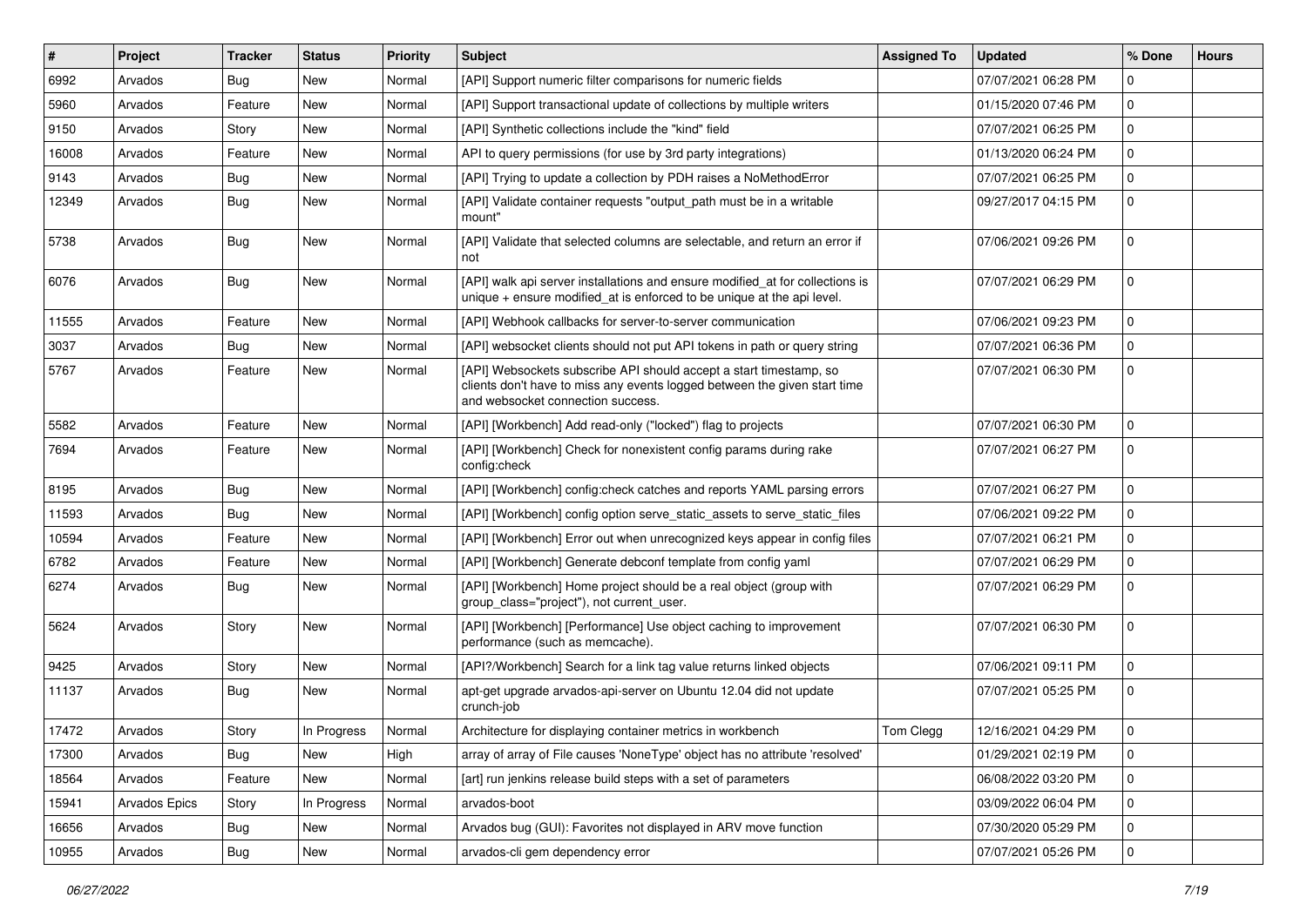| $\sharp$ | Project              | <b>Tracker</b> | <b>Status</b> | <b>Priority</b> | <b>Subject</b>                                                                                                                                                                  | <b>Assigned To</b> | <b>Updated</b>      | % Done      | <b>Hours</b> |
|----------|----------------------|----------------|---------------|-----------------|---------------------------------------------------------------------------------------------------------------------------------------------------------------------------------|--------------------|---------------------|-------------|--------------|
| 18500    | Arvados              | <b>Bug</b>     | New           | Normal          | Arvados CV for "Study Type" property not active                                                                                                                                 |                    | 11/30/2021 03:41 PM | $\Omega$    |              |
| 12873    | Arvados              | Bug            | <b>New</b>    | Normal          | arvados-cwl-runner does not allow keep locators in command line input<br>arguments                                                                                              |                    | 02/12/2020 02:45 PM | $\mathbf 0$ |              |
| 10327    | Arvados              | Bug            | <b>New</b>    | Normal          | arvados-cwl-runner fails to find secondaryFiles                                                                                                                                 |                    | 07/07/2021 06:22 PM | $\mathbf 0$ |              |
| 14650    | Arvados              | Bug            | New           | Normal          | [arvados-cwl-runner] Inaccessible collection causes long traceback                                                                                                              |                    | 07/06/2021 09:09 PM | $\mathbf 0$ |              |
| 12903    | Arvados              | Bug            | New           | Normal          | arvados-cwl-runner only loads cwl \$import directives when run with<br>`--local`                                                                                                |                    | 02/28/2018 08:31 PM | $\mathbf 0$ |              |
| 15865    | Arvados              | Story          | New           | Normal          | [arvados-dispatch-cloud] Cumulative instance time and cost metrics                                                                                                              |                    | 04/28/2021 01:38 PM | 0           |              |
| 17751    | Arvados              | Feature        | New           | Normal          | [arvados-dispatch-cloud] expose rate-limiting condition in metrics                                                                                                              | Nico César         | 06/02/2021 08:02 PM | $\mathbf 0$ |              |
| 15025    | Arvados              | Feature        | <b>New</b>    | Normal          | [arvados-dispatch-cloud] GCE driver (Google Compute Engine)                                                                                                                     |                    | 07/06/2021 09:09 PM | 0           |              |
| 17561    | Arvados              | Bug            | New           | Normal          | [arvados-dispatch-cloud] inst.SetTags() and inst.Destroy() should respect<br>rate-limiting responses from cloud provider                                                        |                    | 06/02/2021 08:02 PM | 0           |              |
| 18075    | Arvados              | Bug            | <b>New</b>    | Normal          | arvados-dispatch-cloud should respect Containers.MaxComputeVMs                                                                                                                  |                    | 08/30/2021 07:33 PM | $\mathbf 0$ |              |
| 18213    | Arvados              | Feature        | New           | Normal          | Arvados "display in new tab" shows outdated data                                                                                                                                |                    | 09/28/2021 07:28 PM | $\mathbf 0$ |              |
| 10552    | Arvados              | Bug            | New           | Normal          | arvados-git-httpd returns error '500' (Internal Server Error) when a request<br>is not authorized                                                                               |                    | 07/07/2021 06:21 PM | $\mathbf 0$ |              |
| 8707     | Tapestry             | Feature        | In Progress   | Normal          | Arvados job: download data from remote site into Keep                                                                                                                           | Tom Clegg          | 05/06/2019 05:04 PM | 100         |              |
| 7577     | Arvados              | Task           | New           | Normal          | arvados-jobs-java-bwa-samtools docker image python sdk is out of date                                                                                                           |                    | 10/19/2015 07:35 PM | 0           |              |
| 16371    | Arvados              | Bug            | New           | Normal          | <arvadosmodel::unresolvablecontainererror: docker="" image<br="">"arvados/jobs" not found&gt; (req-3ni7i1prpb9v3ii8ux3b) [API: 422]</arvadosmodel::unresolvablecontainererror:> |                    | 04/25/2020 04:01 PM | $\Omega$    |              |
| 17050    | <b>Arvados Epics</b> | Story          | In Progress   | Normal          | arvados.org 2.0                                                                                                                                                                 |                    | 04/07/2022 06:45 PM | $\mathbf 0$ |              |
| 17002    | <b>Arvados Epics</b> | Story          | In Progress   | Normal          | Arvados Overview Video (Big Picture Video)                                                                                                                                      |                    | 06/01/2022 02:20 PM | $\mathbf 0$ |              |
| 16120    | Arvados              | Feature        | <b>New</b>    | Normal          | [arvados-server] Add profiling flag to service components                                                                                                                       |                    | 02/04/2020 03:49 PM | $\Omega$    |              |
| 18385    | Arvados              | Bug            | New           | Normal          | arvados-server config-dump   arvados-server config-check -config=-<br>spurious warnings                                                                                         |                    | 11/16/2021 09:06 PM | 0           |              |
| 16552    | Arvados              | Story          | <b>New</b>    | Normal          | "arvados-server init" can get TLS certificates from Let's Encrypt                                                                                                               | Tom Clegg          | 11/05/2021 03:15 PM | $\mathbf 0$ |              |
| 18341    | Arvados              | Story          | New           | Normal          | "arvados-server init" can set up a single-node production cluster                                                                                                               |                    | 11/08/2021 02:39 PM | $\mathbf 0$ |              |
| 18338    | Arvados              | Story          | New           | Normal          | "arvados-server init" can use a local root CA to sign certificates                                                                                                              |                    | 11/05/2021 03:27 PM | $\mathbf 0$ |              |
| 19150    | Arvados              | Feature        | New           | Normal          | `arvados-server install -type=test -test-suite-user=X` should add user X to<br>docker and fuse groups                                                                           |                    | 05/20/2022 05:53 PM | 0           |              |
| 17052    | Arvados              | Bug            | In Progress   | Normal          | arvados-server replaces run test services.py                                                                                                                                    |                    | 10/28/2020 04:37 PM | $\mathbf 0$ |              |
| 10191    | Arvados              | Feature        | New           | Normal          | Arvados should be able to cat/zcat files in collections easily                                                                                                                  |                    | 07/07/2021 06:23 PM | 0           |              |
| 3317     | Arvados              | Task           | New           | Normal          | Arvados source directory is bind mounted into docker image so developers<br>can user docker for development without rebuilding images.                                          |                    | 03/09/2017 09:39 PM | 0           |              |
| 16633    | Arvados              | Bug            | New           | Normal          | "Arvados VM" is not defined in the docs                                                                                                                                         |                    | 07/26/2020 10:53 AM | 0           |              |
| 10566    | Arvados              | <b>Bug</b>     | New           | Normal          | arvbox destroy fails because some files are owned by root                                                                                                                       |                    | 07/07/2021 06:21 PM | $\mathbf 0$ |              |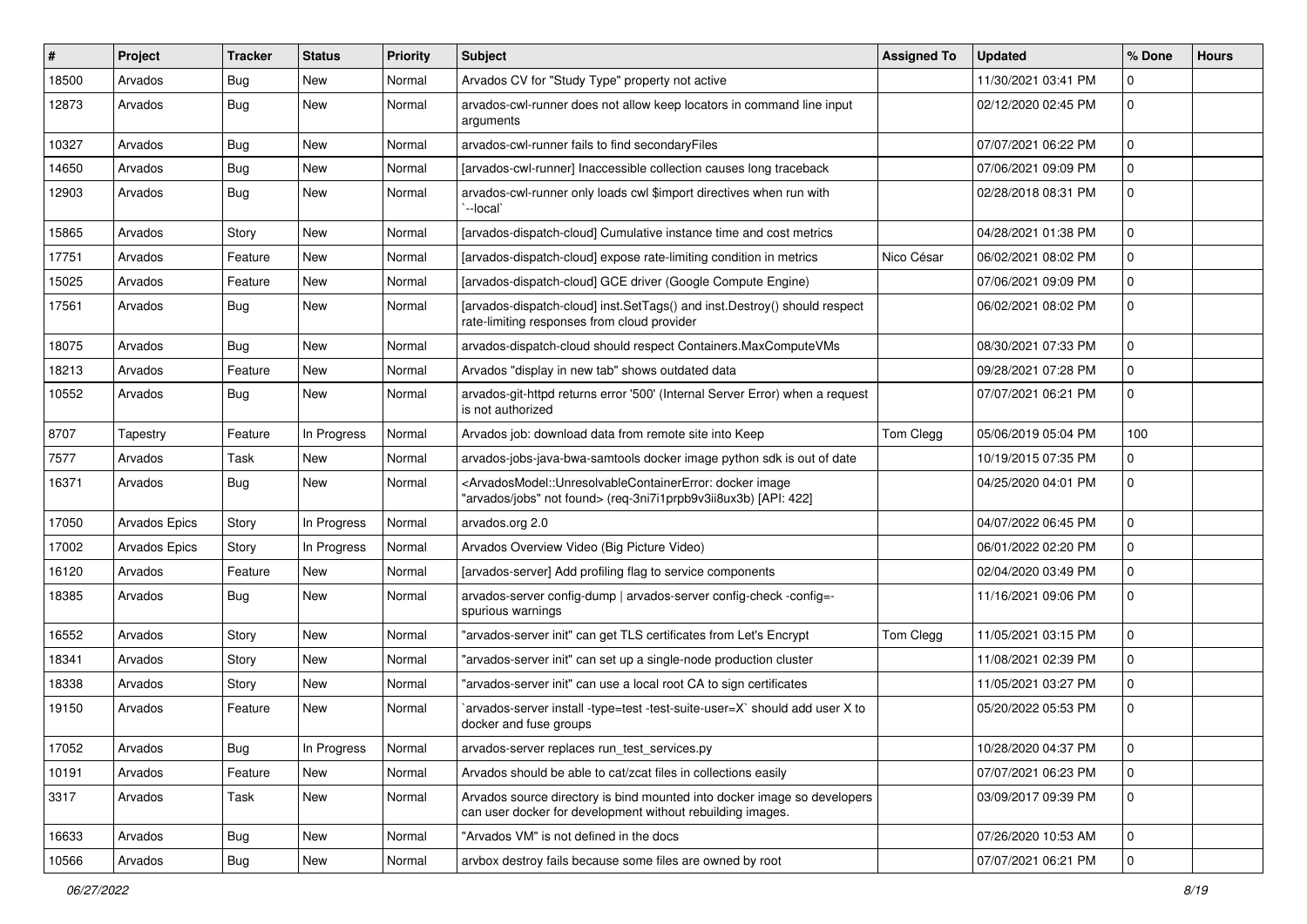| #     | Project | <b>Tracker</b> | <b>Status</b> | Priority | <b>Subject</b>                                                                                                                                                        | <b>Assigned To</b> | <b>Updated</b>      | % Done      | <b>Hours</b> |
|-------|---------|----------------|---------------|----------|-----------------------------------------------------------------------------------------------------------------------------------------------------------------------|--------------------|---------------------|-------------|--------------|
| 10545 | Arvados | Bug            | <b>New</b>    | Normal   | arvbox loops forever when something goes wrong                                                                                                                        | Joshua Randal      | 07/07/2021 06:21 PM | $\Omega$    |              |
| 14693 | Arvados | Bug            | In Progress   | Normal   | [arvbox] runsv fatal: unable to lock supervise/lock                                                                                                                   | Peter Amstutz      | 05/12/2019 09:29 PM | $\Omega$    |              |
| 16853 | Arvados | Bug            | New           | Normal   | [arvbox] various bugs                                                                                                                                                 |                    | 09/18/2020 08:55 PM | $\mathbf 0$ |              |
| 13343 | Arvados | <b>Bug</b>     | In Progress   | Normal   | arvbox warn if running as root or on OS X                                                                                                                             | Peter Amstutz      | 07/06/2021 09:14 PM | 100         |              |
| 13812 | Arvados | Bug            | New           | Normal   | arv cli continues to cache broken discovery document                                                                                                                  |                    | 07/13/2018 09:41 PM | $\mathbf 0$ |              |
| 11520 | Arvados | Bug            | <b>New</b>    | Normal   | "arv collection list" command parsing allows invalid lines                                                                                                            |                    | 07/06/2021 09:23 PM | $\Omega$    |              |
| 7237  | Arvados | Feature        | New           | Normal   | arv-copy ergonomics                                                                                                                                                   |                    | 02/06/2020 07:16 PM | $\Omega$    |              |
| 14005 | Arvados | Bug            | New           | Normal   | arv-copy will not create a new collection if copied within the same project                                                                                           |                    | 08/10/2018 01:37 PM | $\Omega$    |              |
| 11519 | Arvados | Bug            | In Progress   | Normal   | arv-get should abort on ctrl/C                                                                                                                                        |                    | 07/06/2021 09:17 PM | $\Omega$    |              |
| 18218 | Arvados | Feature        | New           | Normal   | ARV GUI: perform operations on files selected via the filter                                                                                                          |                    | 09/28/2021 08:30 PM | $\mathbf 0$ |              |
| 16336 | Arvados | Feature        | New           | Normal   | arv keep put: accept a URL for server side loading                                                                                                                    |                    | 04/17/2020 04:46 PM | $\Omega$    |              |
| 11093 | Arvados | Bug            | New           | Normal   | 'arv keep service create" should go to an editor.                                                                                                                     |                    | 07/07/2021 05:25 PM | $\mathbf 0$ |              |
| 13607 | Arvados | Bug            | <b>New</b>    | Normal   | [arv-mount] avoid excessive memory consumption of idle arv-mounts                                                                                                     |                    | 07/06/2021 09:10 PM | $\Omega$    |              |
| 12571 | Arvados | Story          | New           | Normal   | arv-mount by tag directory support for properties                                                                                                                     |                    | 07/06/2021 09:11 PM | $\mathbf 0$ |              |
| 17413 | Arvados | Bug            | New           | Normal   | [arv-mount] Exit (instead of undefined behavior) after unhandled exception                                                                                            |                    | 07/06/2021 09:08 PM | $\Omega$    |              |
| 15005 | Arvados | Feature        | <b>New</b>    | Normal   | [arv-mount] Fuse operations longer than the crunchstat interval                                                                                                       |                    | 03/20/2019 07:49 PM | $\mathbf 0$ |              |
| 14972 | Arvados | Bug            | New           | Normal   | [arv-mount] mount-tmp flag does not start in read/write mode                                                                                                          |                    | 03/14/2019 03:42 PM | $\Omega$    |              |
| 17942 | Arvados | <b>Bug</b>     | <b>New</b>    | Normal   | [arv-mount] requests manifest text multiple times when mounting collection                                                                                            |                    | 08/09/2021 03:41 PM | $\Omega$    |              |
| 11296 | Arvados | Bug            | New           | Normal   | [arv-put] bad progress indicator                                                                                                                                      |                    | 07/06/2021 09:24 PM | $\mathbf 0$ |              |
| 18576 | Arvados | Feature        | <b>New</b>    | Normal   | arv-put converts properties aliases to vocabulary ids                                                                                                                 |                    | 04/05/2022 02:53 PM | $\mathbf 0$ |              |
| 11605 | Arvados | Feature        | <b>New</b>    | Normal   | arv-put detects symlinks to common files and directories to avoid<br>duplicated uploads                                                                               |                    | 07/06/2021 09:22 PM | $\Omega$    |              |
| 11405 | Arvados | Bug            | <b>New</b>    | Normal   | [arv-put] Lumpy / slow upload                                                                                                                                         |                    | 07/06/2021 09:23 PM | $\mathbf 0$ |              |
| 17764 | Arvados | Bug            | <b>New</b>    | Normal   | [arv-put] progress update does not refresh frequently enough                                                                                                          |                    | 07/06/2021 09:08 PM | $\Omega$    |              |
| 16426 | Arvados | Bug            | <b>New</b>    | Normal   | [arv-put] should calculate (worst case) manifest size up front before<br>upload, and abort when it is too large                                                       |                    | 07/06/2021 09:08 PM | $\Omega$    |              |
| 11157 | Arvados | Bug            | <b>New</b>    | Normal   | [arv-put] When debug mode is active, report the cache file name being to<br>be used                                                                                   |                    | 07/07/2021 05:25 PM | $\Omega$    |              |
| 3738  | Arvados | Task           | <b>New</b>    | Normal   | arv-run-pipeline-instance: display workbench URI instead of the bare uuid                                                                                             |                    | 07/06/2021 09:27 PM | $\mathbf 0$ |              |
| 13325 | Arvados | Story          | New           | Normal   | As a CWL learner, I would like to be able to run CWL workflows easily on<br>playground                                                                                |                    | 07/06/2021 09:10 PM | $\Omega$    |              |
| 13326 | Arvados | Story          | <b>New</b>    | Normal   | As a data provider, I would like the ability to provide metered access to my<br>data on Arvados, including start/end dates, bandwidth caps, and % of file<br>accessed |                    | 07/06/2021 09:10 PM | $\mathbf 0$ |              |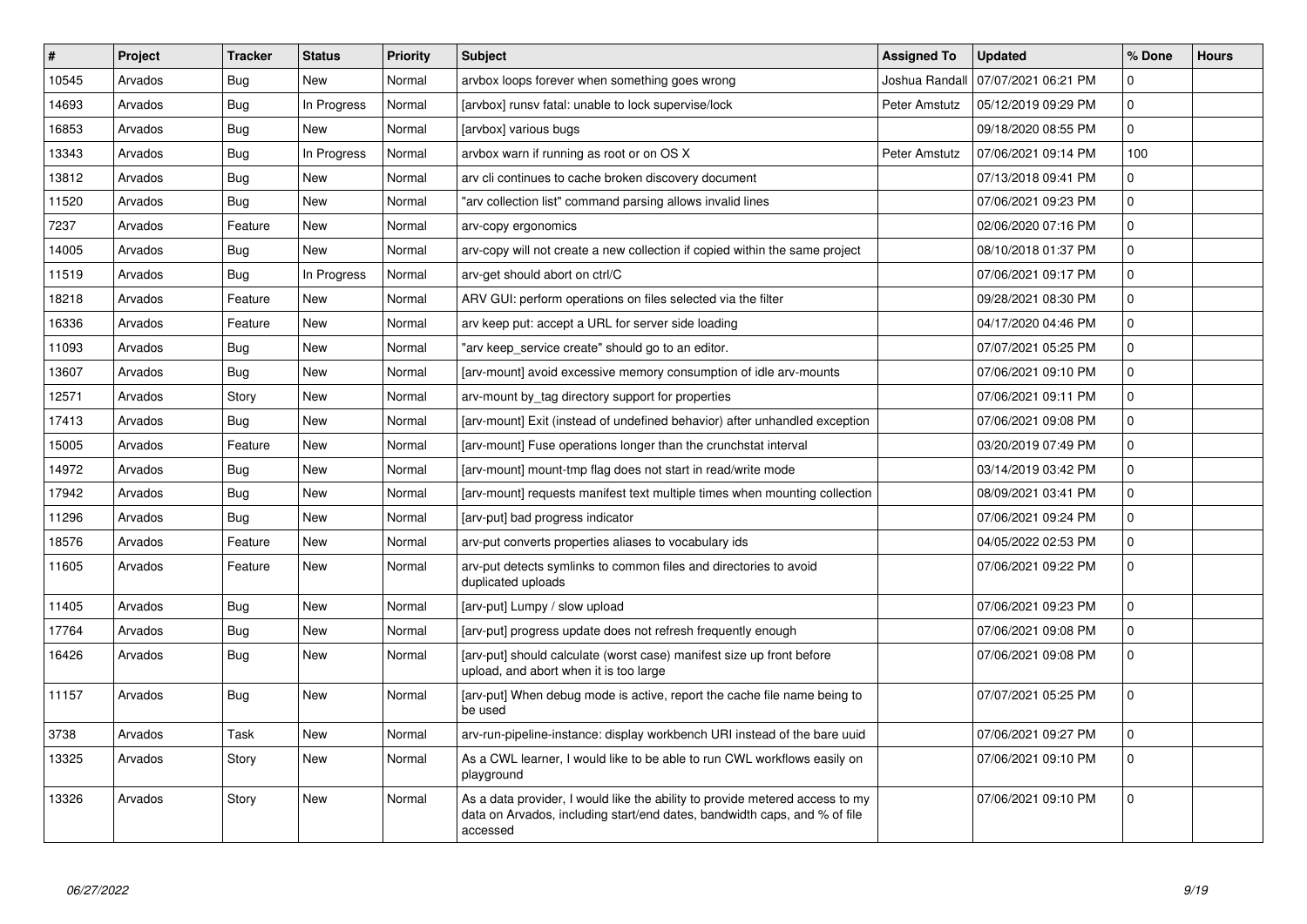| $\#$  | <b>Project</b>         | <b>Tracker</b> | <b>Status</b> | <b>Priority</b> | <b>Subject</b>                                                                                                                                                      | Assigned To       | <b>Updated</b>      | % Done      | <b>Hours</b> |
|-------|------------------------|----------------|---------------|-----------------|---------------------------------------------------------------------------------------------------------------------------------------------------------------------|-------------------|---------------------|-------------|--------------|
| 1427  | Tapestry               | Feature        | <b>New</b>    | Normal          | As an administrator, I can see the (not-actually-public) public profile page<br>of a suspended participant / participant who withdrew and requested data<br>removal |                   | 10/28/2013 04:36 PM | $\Omega$    |              |
| 1384  | Tapestry               | Feature        | <b>New</b>    | Normal          | As a participant, I can remove traitwise survey results from my public<br>profile                                                                                   |                   | 10/28/2013 04:51 PM | $\Omega$    |              |
| 1385  | Tapestry               | Feature        | <b>New</b>    | Normal          | As a participant, I can see a list of datasets contributed by 3rd party<br>studies, which I can inspect (download) and release to my public profile                 |                   | 10/28/2013 04:52 PM | $\mathbf 0$ |              |
| 2980  | Tapestry               | Bug            | <b>New</b>    | Normal          | attempting to authorize a disabled page should not redirect                                                                                                         | Phil Hodgson      | 06/06/2014 08:49 AM | $\Omega$    |              |
| 17100 | Arvados                | Feature        | <b>New</b>    | Normal          | Audit logs should include current/logged in user                                                                                                                    |                   | 11/09/2020 04:37 PM | $\mathbf 0$ |              |
| 1520  | Tapestry               | Bug            | New           | Normal          | auto-enrollment feature should be configurable                                                                                                                      | Ward<br>Vandewege | 09/20/2013 01:33 PM | $\mathbf 0$ |              |
| 9960  | Arvados                | Story          | New           | Normal          | Automate starting/enabling services during Workbench and API package<br>installation                                                                                |                   | 07/07/2021 06:23 PM | $\mathbf 0$ |              |
| 4827  | Lightning              | Story          | <b>New</b>    | Normal          | Automatic Deployment Implementation                                                                                                                                 | Abram<br>Connelly | 05/28/2019 05:31 PM | $\Omega$    |              |
| 14577 | Arvados<br>Workbench 2 | Feature        | <b>New</b>    | Normal          | [Backend] User name                                                                                                                                                 |                   | 06/26/2019 07:29 PM | $\Omega$    |              |
| 18464 | Arvados                | Feature        | <b>New</b>    | Normal          | Batch update endpoint for permission changes                                                                                                                        |                   | 11/22/2021 03:33 PM | $\mathbf 0$ |              |
| 12028 | Arvados                | Feature        | New           | Normal          | Be able to create a new collection based on a subdirectory in workbench                                                                                             |                   | 07/06/2021 09:20 PM | $\mathbf 0$ |              |
| 17354 | Arvados                | Feature        | New           | Normal          | Be able to inject additional documentation text into WebDAV/s3 info dialog                                                                                          |                   | 02/09/2021 03:51 PM | $\mathbf 0$ |              |
| 13351 | Arvados                | <b>Bug</b>     | In Progress   | Normal          | Benchmark container_request creation and see if there are opportunities<br>for optimization                                                                         | Peter Amstutz     | 07/06/2021 09:14 PM | $\mathbf 0$ |              |
| 15364 | Arvados                | Story          | <b>New</b>    | Normal          | Better CWL onboarding                                                                                                                                               |                   | 07/06/2021 09:08 PM | $\Omega$    |              |
| 13676 | Arvados                | <b>Bug</b>     | New           | Normal          | better error dialog for un-allowed repo names                                                                                                                       |                   | 04/22/2020 09:08 PM | $\mathbf 0$ |              |
| 16344 | Arvados                | Bug            | New           | Normal          | Better logging of token rejection                                                                                                                                   |                   | 10/07/2020 04:07 PM | $\mathbf 0$ |              |
| 16348 | Arvados                | Feature        | New           | Normal          | Better metrics of keepstore bandwidth usage (especially on back end)                                                                                                |                   | 04/22/2020 03:54 PM | $\mathbf 0$ |              |
| 18179 | <b>Arvados Epics</b>   | Story          | New           | Normal          | Better spot instance support                                                                                                                                        |                   | 03/23/2022 01:47 PM | $\mathbf 0$ |              |
| 3189  | Arvados                | Task           | New           | Normal          | [Blocker] Clarify design/requirements                                                                                                                               | Tom Clegg         | 10/03/2014 04:52 PM | $\mathbf 0$ |              |
| 16034 | Arvados                | Bug            | In Progress   | Normal          | --- bookmark ---                                                                                                                                                    |                   | 02/25/2020 09:28 PM | $\mathbf 0$ |              |
| 17345 | Arvados                | Bug            | New           | Normal          | [boot] handle dependency upgrades better in "arvados-package build"                                                                                                 |                   | 07/06/2021 09:12 PM | $\mathbf 0$ |              |
| 17344 | Arvados                | Story          | <b>New</b>    | Normal          | [boot] Make arvados-server-easy package suitable for demo use case                                                                                                  | Tom Clegg         | 07/06/2021 09:12 PM | $\mathbf 0$ |              |
| 16069 | Arvados                | Story          | New           | Normal          | [boot] start a dev cluster                                                                                                                                          |                   | 01/22/2020 07:34 PM | $\mathbf 0$ |              |
| 1370  | GET-Evidence           | <b>Bug</b>     | <b>New</b>    | Normal          | broken link                                                                                                                                                         |                   | 01/22/2013 08:51 PM | $\mathbf 0$ |              |
| 2545  | Tapestry               | Bug            | New           | Normal          | broken links on /admin/removal requests                                                                                                                             |                   | 04/07/2014 01:29 PM | $\mathbf 0$ |              |
| 16123 | Arvados                | Bug            | New           | Normal          | Browsing trash produces spurious errors                                                                                                                             |                   | 06/19/2020 02:33 PM | $\Omega$    |              |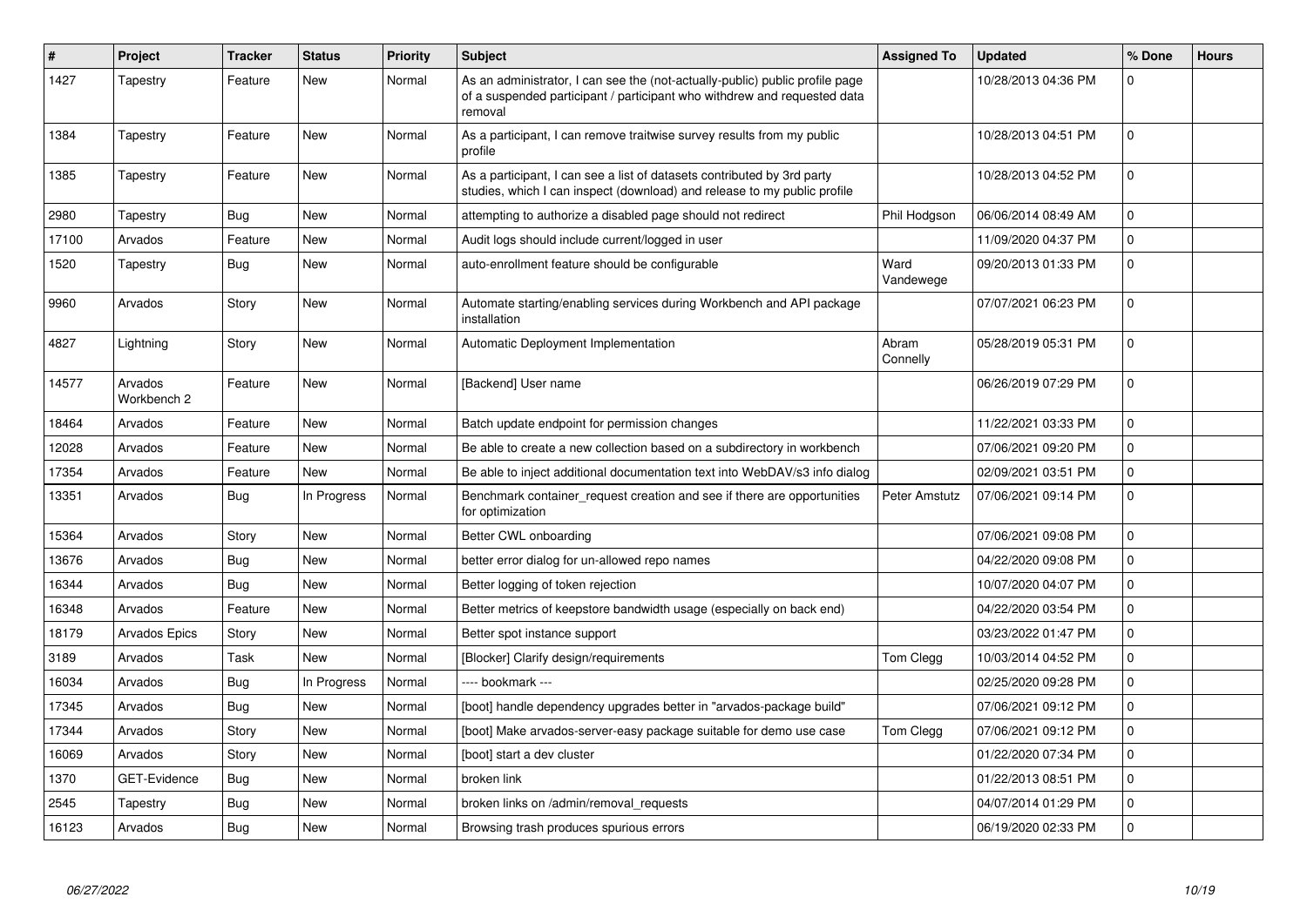| $\vert$ # | <b>Project</b>         | <b>Tracker</b> | <b>Status</b> | <b>Priority</b> | <b>Subject</b>                                                                                                        | <b>Assigned To</b> | <b>Updated</b>      | % Done      | <b>Hours</b> |
|-----------|------------------------|----------------|---------------|-----------------|-----------------------------------------------------------------------------------------------------------------------|--------------------|---------------------|-------------|--------------|
| 14509     | Arvados<br>Workbench 2 | Bug            | <b>New</b>    | Normal          | [Bug][Graph] Cwl graph edges are not painted                                                                          |                    | 02/12/2020 04:02 PM | $\Omega$    |              |
| 16658     | Arvados                | Bug            | <b>New</b>    | Normal          | [Bug] "Move/Copy To" Dialog does not list all possible target locations.                                              |                    | 07/30/2020 05:31 PM | $\mathbf 0$ |              |
| 13794     | Arvados                | Story          | <b>New</b>    | Normal          | Build Docker images without requiring Docker on client                                                                |                    | 07/06/2021 09:10 PM | 0           |              |
| 14732     | Arvados<br>Workbench 2 | Bug            | <b>New</b>    | Normal          | Build failed in Jenkins - new configuration                                                                           |                    | 01/15/2019 01:50 PM | 0           |              |
| 17159     | Arvados                | <b>Bug</b>     | <b>New</b>    | Normal          | [build] make build-packages-python-ruby run on a Jenkins satellite                                                    |                    | 11/23/2020 04:25 PM | $\Omega$    |              |
| 14011     | Arvados                | <b>Bug</b>     | <b>New</b>    | Normal          | build/run-library.sh version_from_git function dumps environment when not<br>in a git repo                            |                    | 08/10/2018 04:43 PM | $\mathbf 0$ |              |
| 18347     | Arvados                | Feature        | <b>New</b>    | Normal          | Cache negative token lookups in federation/OIDC                                                                       |                    | 11/23/2021 09:07 PM | $\mathbf 0$ |              |
| 539       | <b>GET-Evidence</b>    | Feature        | <b>New</b>    | Normal          | call synonymous amino acids that match pathogenic reference alleles (e.g.<br>F5 R534R)                                |                    | 03/08/2011 06:53 PM | $\mathbf 0$ |              |
| 16574     | Arvados                | Feature        | <b>New</b>    | Normal          | Can limit which users can submit container requests.                                                                  |                    | 08/02/2021 08:24 PM | $\mathbf 0$ |              |
| 17158     | Arvados                | <b>Bug</b>     | <b>New</b>    | Normal          | Cannot execute a registered CommandLineTool, only Workflow                                                            |                    | 11/23/2020 04:20 PM | 0           |              |
| 16583     | Arvados                | Feature        | In Progress   | Normal          | Can programmatically distinguish between final outputs (results of<br>top-level containers) and intermediate outputs. | Peter Amstutz      | 06/22/2022 03:16 PM | 33          |              |
| 19086     | Arvados                | Feature        | <b>New</b>    | Normal          | Can provide input JSON/YAML when launching a Workflow as an<br>alternative to the input form                          | Peter Amstutz      | 06/22/2022 02:53 PM | $\Omega$    |              |
| 14116     | Arvados                | Bug            | <b>New</b>    | Normal          | c-d-s reniceAll does not wait for complete information on Arvados jobs                                                |                    | 08/24/2018 02:23 AM | $\mathbf 0$ |              |
| 14117     | Arvados                | Bug            | <b>New</b>    | Normal          | c-d-s reniceAll sets nice on jobs that are not pending                                                                |                    | 08/24/2018 11:35 AM | $\mathbf 0$ |              |
| 14115     | Arvados                | Bug            | <b>New</b>    | Normal          | c-d-s reniceAll takes a very long time and holds up SqueueChecker<br>updates and initial job submission               |                    | 08/24/2018 01:11 PM | $\mathbf 0$ |              |
| 10296     | Arvados                | Bug            | <b>New</b>    | Normal          | [Centos7] [google api python client] packaging with wrong permissions                                                 |                    | 07/07/2021 06:22 PM | $\mathbf 0$ |              |
| 9411      | Tapestry               | Support        | <b>New</b>    | Normal          | Change 30 day release window to 31 days                                                                               |                    | 06/15/2016 04:14 PM | $\mathbf 0$ |              |
| 8697      | Tapestry               | Feature        | In Progress   | Normal          | Check for finished download/processing jobs                                                                           | Tom Clegg          | 03/24/2016 06:48 PM | 0           |              |
| 17149     | Arvados                | Feature        | <b>New</b>    | Normal          | Checkpoint / snapshot to support migrating tasks when more memory is<br>needed                                        |                    | 11/19/2020 10:42 AM | $\mathbf 0$ |              |
| 6647      | Arvados                | Story          | <b>New</b>    | Normal          | Choose an option to make better service discoveries in deployments                                                    |                    | 07/06/2021 09:11 PM | $\mathbf 0$ |              |
| 3437      | Arvados                | <b>Bug</b>     | <b>New</b>    | Normal          | "Choose folder" dialog when running a pipeline displays folders you can't<br>write to                                 |                    | 07/06/2021 09:27 PM | $\mathbf 0$ |              |
| 3192      | Arvados                | Task           | <b>New</b>    | Normal          | Clarify requirements/implementation                                                                                   | Tom Clegg          | 03/09/2017 09:35 PM | $\mathbf 0$ |              |
| 15537     | Arvados                | Bug            | <b>New</b>    | Normal          | Clarify that Arvados CLI tools are Linux only                                                                         |                    | 07/06/2021 09:12 PM | $\mathbf 0$ |              |
| 490       | <b>GET-Evidence</b>    | Feature        | In Progress   | Normal          | Classify web-hits as relevant/not-relevant                                                                            | Tom Clegg          | 09/01/2011 07:16 PM | 80          |              |
| 18292     | Arvados                | Bug            | <b>New</b>    | Normal          | [cleanup] remove AssignNodeHostname from the configuration. Also from<br>the documentation.                           |                    | 10/22/2021 09:24 PM | $\mathbf 0$ |              |
| 509       | <b>GET-Evidence</b>    | Bug            | <b>New</b>    | Normal          | Clean up runt variants imported by PharmGKB                                                                           | Tom Clegg          | 02/16/2011 02:54 PM | $\Omega$    |              |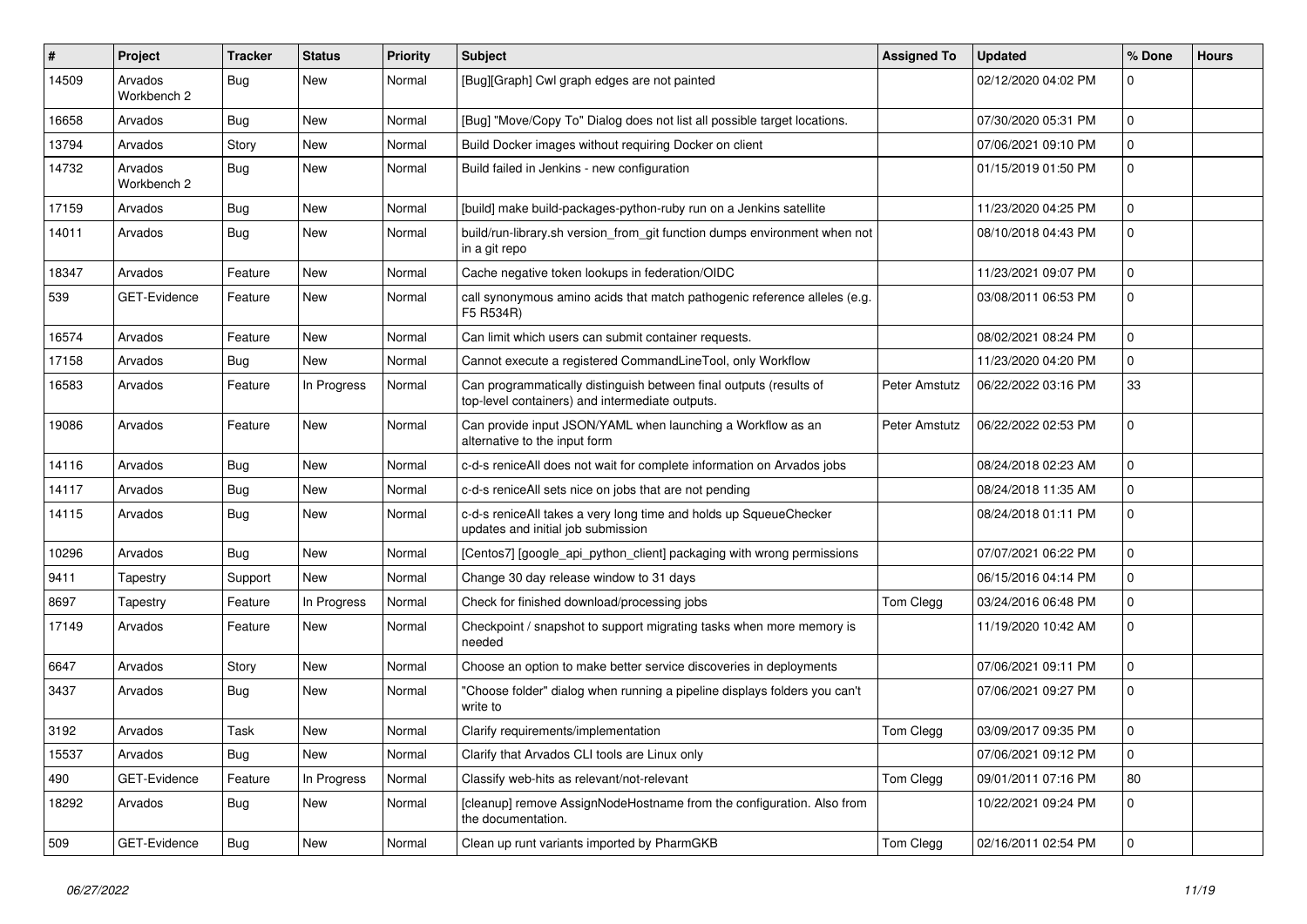| #     | Project                | Tracker    | <b>Status</b> | <b>Priority</b> | Subject                                                                                        | <b>Assigned To</b>  | <b>Updated</b>      | % Done      | <b>Hours</b> |
|-------|------------------------|------------|---------------|-----------------|------------------------------------------------------------------------------------------------|---------------------|---------------------|-------------|--------------|
| 13874 | Arvados                | Story      | New           | Normal          | [CLI] arvados-server "health" subcommand                                                       |                     | 07/06/2021 09:14 PM | $\Omega$    |              |
| 13875 | Arvados                | Story      | <b>New</b>    | Normal          | [CLI] arvados-server "metrics" subcommand                                                      |                     | 07/20/2018 02:52 AM | $\mathbf 0$ |              |
| 13876 | Arvados                | Story      | New           | Normal          | [CLI] arvados-server "status" subcommand                                                       |                     | 07/20/2018 02:58 AM | $\Omega$    |              |
| 13813 | Arvados                | Bug        | New           | Normal          | [CLI] arv traceback on simple timeout                                                          | Lucas Di<br>Pentima | 04/28/2021 03:55 PM | $\Omega$    |              |
| 16566 | Arvados                | Bug        | New           | Normal          | [cli] can't create a token when using a token created with<br>create_superuser_token.rb        |                     | 07/06/2021 09:08 PM | $\Omega$    |              |
| 9980  | Arvados                | Bug        | New           | Low             | [CLI] Trailing blank lines in ~/.config/arvados/settings.conf should be<br>ignored             |                     | 02/06/2020 07:16 PM | 0           |              |
| 16640 | Arvados                | Feature    | <b>New</b>    | Normal          | Cluster c97qk interferes with proper search function                                           |                     | 07/30/2020 05:00 PM | $\mathbf 0$ |              |
| 6164  | GET-Evidence           | Task       | New           | Normal          | Code review                                                                                    |                     | 05/27/2015 08:21 PM | $\Omega$    |              |
| 6085  | GET-Evidence           | Task       | New           | Normal          | Code review branch 5883-oauth2-update                                                          |                     | 05/19/2015 08:15 PM | $\mathbf 0$ |              |
| 16858 | <b>Arvados Epics</b>   | Story      | New           | Normal          | Collection check in / check out                                                                |                     | 02/18/2022 09:55 PM | $\mathbf 0$ |              |
| 10554 | Arvados                | Bug        | New           | Normal          | Collection file count & size information don't get dynamically updated on<br>collection update |                     | 07/07/2021 06:21 PM | $\mathbf 0$ |              |
| 18724 | Arvados                | Bug        | <b>New</b>    | Normal          | Collection file_names should contain full paths for substring matching                         |                     | 03/01/2022 09:11 PM | $\mathbf 0$ |              |
| 9661  | Arvados                | Feature    | New           | Normal          | collection update performance improvement                                                      |                     | 02/06/2020 07:00 PM | $\Omega$    |              |
| 16071 | Arvados<br>Workbench 2 | Story      | <b>New</b>    | Normal          | [Collection view] Provenance, used by for collections                                          |                     | 06/15/2022 02:35 PM | $\mathbf 0$ |              |
| 16057 | Arvados<br>Workbench 2 | Story      | New           | Normal          | Combine selected collections                                                                   |                     | 02/12/2020 02:51 PM | $\Omega$    |              |
| 16300 | Arvados<br>Workbench 2 | Story      | New           | Normal          | Compare 2 collection versions                                                                  |                     | 04/01/2020 01:47 PM | $\Omega$    |              |
| 12527 | Arvados                | Story      | New           | Normal          | [Composer] Refactor to separate vendor-specific pieces and all them to be<br>replaced          | Peter Amstutz       | 07/06/2021 09:11 PM | $\mathbf 0$ |              |
| 13675 | Arvados                | Feature    | <b>New</b>    | Normal          | [Composer/Workbench] Import of public git repo to a new Arvados<br>repository                  |                     | 07/06/2021 09:10 PM | $\Omega$    |              |
| 2850  | Tapestry               | Story      | New           | Normal          | Comprehensive "Sectioning" of Tapestry                                                         | Phil Hodgson        | 06/20/2014 05:24 PM | 33          |              |
| 15960 | <b>Arvados Epics</b>   | Story      | <b>New</b>    | Normal          | Computing on external data                                                                     |                     | 05/09/2022 03:20 PM | $\mathbf 0$ |              |
| 17745 | Arvados                | <b>Bug</b> | New           | Normal          | [config] arvados-server config-dump with ec2 driver has confusing output                       |                     | 07/06/2021 09:08 PM | $\mathbf 0$ |              |
| 18937 | Arvados                | Feature    | New           | Low             | [config] simplify AnonymousUserToken configuration                                             |                     | 06/22/2022 02:55 PM | $\Omega$    |              |
| 18563 | Arvados                | Bug        | New           | Normal          | [config] simplify/streamline InternalURLs/ExternalURL situation                                |                     | 06/07/2022 09:07 PM | 0           |              |
| 2552  | Tapestry               | Story      | New           | Normal          | Configurable mini-consent form and validations                                                 | Phil Hodgson        | 06/10/2014 10:28 AM | $\mathbf 0$ |              |
| 10177 | Arvados                | <b>Bug</b> | New           | Normal          | Confusing job duration reporting                                                               |                     | 07/07/2021 06:23 PM | 0           |              |
| 2966  | Tapestry               | Task       | New           | Normal          | Consider a section option for Absolute Pitch Survey                                            | Phil Hodgson        | 06/04/2014 12:59 PM | 0           |              |
| 17116 | Arvados                | Story      | New           | Normal          | Consider excluding api_client_authorization from audit logs by default.                        |                     | 11/16/2020 04:23 PM | 0           |              |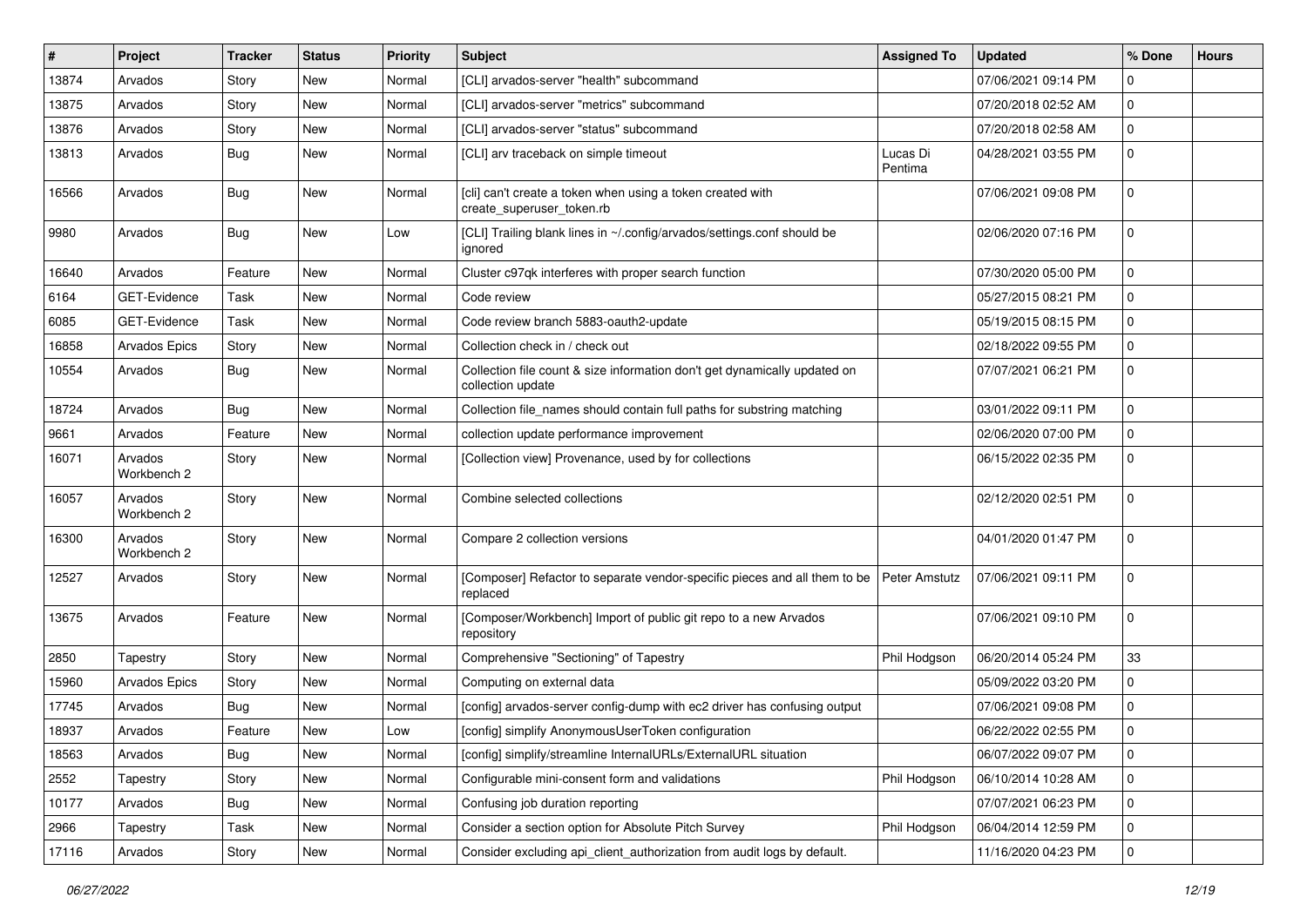| $\#$  | <b>Project</b> | <b>Tracker</b> | <b>Status</b> | <b>Priority</b> | <b>Subject</b>                                                                                                              | <b>Assigned To</b> | <b>Updated</b>      | % Done      | <b>Hours</b> |
|-------|----------------|----------------|---------------|-----------------|-----------------------------------------------------------------------------------------------------------------------------|--------------------|---------------------|-------------|--------------|
| 16972 | Arvados        | <b>Bug</b>     | <b>New</b>    | Normal          | Container request page doesn't refresh                                                                                      |                    | 10/07/2020 06:33 PM | $\Omega$    |              |
| 18996 | Arvados        | Bug            | <b>New</b>    | Normal          | Container request's expires at field                                                                                        |                    | 06/22/2022 02:55 PM | $\Omega$    |              |
| 17110 | Arvados        | Feature        | New           | Normal          | Container reuse on sub-workflows and chunks of scatter inputs                                                               |                    | 11/13/2020 03:54 PM | $\mathbf 0$ |              |
| 18677 | Arvados        | Feature        | New           | Normal          | Container runtime metrics API                                                                                               |                    | 01/25/2022 06:56 PM | $\mathbf 0$ |              |
| 13102 | Arvados        | <b>Bug</b>     | New           | Normal          | containers are not reused unless runtime constraints (including RAM)<br>match exactly                                       |                    | 07/06/2021 09:10 PM | $\Omega$    |              |
| 17878 | Arvados        | <b>Bug</b>     | <b>New</b>    | Normal          | [container shell] confusing error "channel 3: bad ext data" when forwarding<br>tcp traffic into a container with API: false |                    | 07/08/2021 05:21 PM | $\Omega$    |              |
| 19166 | Arvados        | Feature        | In Progress   | Normal          | Container shell support for SLURM and LSF dispatchers                                                                       | Tom Clegg          | 06/24/2022 08:27 PM | $\Omega$    |              |
| 18863 | Arvados        | Feature        | <b>New</b>    | Normal          | [controller] add background job to clean up old container log records                                                       |                    | 06/22/2022 02:55 PM | $\mathbf 0$ |              |
| 15082 | Arvados        | Feature        | New           | Normal          | [controller] [all services] Publish entire config including secrets                                                         |                    | 07/06/2021 09:09 PM | $\Omega$    |              |
| 18009 | Arvados        | Bug            | New           | Normal          | [controller] always returns an empty "unsigned manifest text" field for<br>collections                                      |                    | 08/11/2021 05:15 PM | $\mathbf 0$ |              |
| 15457 | Arvados        | Feature        | New           | Normal          | [Controller] Delegate new container requests to other clusters based on<br>location of input data                           |                    | 07/06/2021 09:12 PM | $\Omega$    |              |
| 16453 | Arvados        | Story          | <b>New</b>    | Normal          | [controller] Expand config comment about LDAP search filters                                                                |                    | 05/20/2020 03:33 PM | $\Omega$    |              |
| 16160 | Arvados        | Feature        | <b>New</b>    | Normal          | controller exports metrics per endpoint                                                                                     |                    | 05/06/2020 02:30 PM | $\Omega$    |              |
| 17209 | Arvados        | Feature        | In Progress   | Normal          | Controller forwards web requests to crunch worker nodes                                                                     | Tom Clegg          | 05/11/2021 07:10 PM | $\mathbf 0$ |              |
| 17037 | Arvados        | Feature        | New           | Normal          | [controller] Improve use of given name/family name fields for generic<br>OpenID Connect providers                           |                    | 10/21/2020 05:33 PM | $\Omega$    |              |
| 14004 | Arvados        | Story          | New           | Normal          | [Controller] Keep database in tune                                                                                          |                    | 07/06/2021 09:10 PM | $\Omega$    |              |
| 17940 | Arvados        | Bug            | New           | Normal          | [controller] memory management issues                                                                                       |                    | 08/09/2021 03:40 PM | $\Omega$    |              |
| 19216 | Arvados        | <b>Bug</b>     | <b>New</b>    | Normal          | Controller not logging to journalctl?                                                                                       |                    | 06/25/2022 09:00 PM | $\mathbf 0$ |              |
| 17038 | Arvados        | Feature        | New           | Normal          | [controller] Option to request additional scopes, and verify additional<br>claims, during OpenID Connect auth               |                    | 05/19/2021 09:04 PM | $\Omega$    |              |
| 13997 | Arvados        | Story          | <b>New</b>    | Normal          | [Controller] Port "collection update" API from Rails                                                                        |                    | 07/06/2021 09:10 PM | $\mathbf 0$ |              |
| 13995 | Arvados        | Story          | <b>New</b>    | Normal          | [Controller] Port "collection update" functional tests from Rails API to<br>controller test suite                           |                    | 07/06/2021 09:10 PM | $\Omega$    |              |
| 14257 | Arvados        | Feature        | <b>New</b>    | Normal          | [controller] refresh manifest API                                                                                           |                    | 07/06/2021 09:09 PM | $\mathbf 0$ |              |
| 17681 | Arvados        | Bug            | <b>New</b>    | Normal          | [controller] seems to have a really long timeout for its db connection                                                      |                    | 06/08/2021 05:52 PM | $\Omega$    |              |
| 18944 | Arvados        | Feature        | New           | Normal          | [controller] should log the user uuid used for the request                                                                  |                    | 06/22/2022 03:32 PM | $\Omega$    |              |
| 18969 | Arvados        | <b>Bug</b>     | New           | Normal          | Controller should monitor its own memory usage and pause requests<br>handling when memory usage is high                     |                    | 04/05/2022 02:53 PM | $\mathbf 0$ |              |
| 19057 | Arvados        | Bug            | New           | Normal          | [controller] should not allow adding the same user to a VM more than one<br>time                                            |                    | 06/22/2022 02:53 PM | $\Omega$    |              |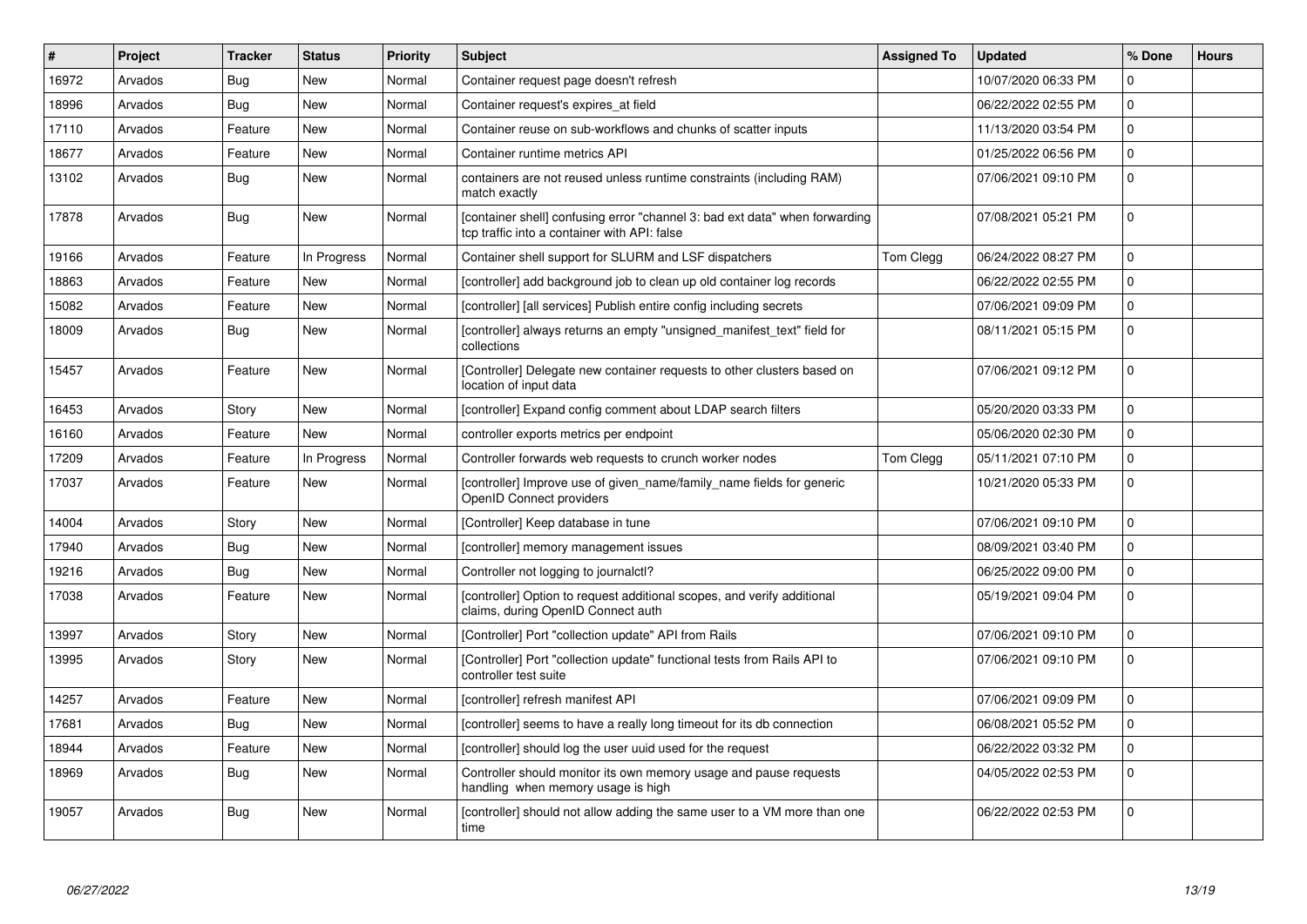| $\sharp$ | Project                | Tracker    | <b>Status</b> | <b>Priority</b> | <b>Subject</b>                                                                                                            | <b>Assigned To</b>  | <b>Updated</b>      | % Done      | <b>Hours</b> |
|----------|------------------------|------------|---------------|-----------------|---------------------------------------------------------------------------------------------------------------------------|---------------------|---------------------|-------------|--------------|
| 17468    | Arvados                | Feature    | New           | Normal          | [controller] Skip repetitive OIDC UserInfo calls if access token validates as<br>an ID token                              |                     | 07/06/2021 09:11 PM | $\Omega$    |              |
| 13574    | Arvados                | Story      | New           | Normal          | [Controller] Update container priorities asynchronously                                                                   |                     | 04/22/2020 09:00 PM | 0           |              |
| 11675    | Lightning              | Story      | <b>New</b>    | Normal          | Convert Harvard PGP exome data to CGF                                                                                     |                     | 04/30/2019 05:27 PM | 0           |              |
| 11674    | Lightning              | Story      | <b>New</b>    | Normal          | Convert openSNP genotyping data to CGF                                                                                    |                     | 05/15/2019 05:53 PM | 0           |              |
| 17576    | Arvados                | <b>Bug</b> | New           | Normal          | Copy collection link includes style                                                                                       |                     | 04/22/2021 06:54 AM | 0           |              |
| 13557    | Arvados                | Feature    | <b>New</b>    | Normal          | Copying a container request should link to the original container request                                                 |                     | 07/06/2021 09:09 PM | $\mathbf 0$ |              |
| 19048    | Arvados                | <b>Bug</b> | New           | Normal          | Copying a folder in collection file browser results in empty folder                                                       |                     | 06/22/2022 02:54 PM | 0           |              |
| 12198    | Arvados                | <b>Bug</b> | <b>New</b>    | Normal          | Copying a project with a docker image doesn't copy the docker metadata                                                    |                     | 07/06/2021 09:11 PM | $\mathbf 0$ |              |
| 16130    | Arvados                | Bug        | <b>New</b>    | Normal          | Copying container request gets error                                                                                      |                     | 10/05/2020 06:54 PM | 0           |              |
| 18198    | Arvados                | <b>Bug</b> | <b>New</b>    | Normal          | "copy selected files into collection" function in WB2 extremely slow                                                      |                     | 09/27/2021 07:45 PM | 0           |              |
| 18587    | Arvados<br>Workbench 2 | <b>Bug</b> | New           | Normal          | "Copy selected into collection" incorrect behavior                                                                        | Lucas Di<br>Pentima | 02/02/2022 04:00 PM | $\mathbf 0$ |              |
| 17291    | Arvados                | Bug        | New           | Normal          | Copy selected to collection issue                                                                                         |                     | 01/25/2021 04:59 PM | $\mathbf 0$ |              |
| 17695    | Arvados                | Feature    | In Progress   | Normal          | [costanalyzer] make an accurate report for spot instances on AWS                                                          |                     | 09/22/2021 08:47 PM | $\mathbf 0$ |              |
| 3498     | Arvados                | Feature    | New           | Normal          | Counting the number your pipelines were used by unique users                                                              |                     | 08/16/2014 04:51 PM | 0           |              |
| 11746    | Lightning              | Story      | New           | Normal          | Covnert hg19 to FastJ and CGF                                                                                             |                     | 04/30/2019 05:56 PM | 0           |              |
| 5001     | Lightning              | Story      | <b>New</b>    | Normal          | Create a API interface to the public tile library including a "beacon"                                                    | Abram<br>Connelly   | 05/28/2019 05:34 PM | 100         |              |
| 17613    | Arvados                | Feature    | New           | Normal          | "created_by_uuid" field                                                                                                   |                     | 05/05/2021 03:49 PM | 0           |              |
| 17510    | Arvados                | Feature    | <b>New</b>    | Normal          | Create filter group based on an advanced search query in the UI                                                           |                     | 09/10/2021 01:33 PM | 0           |              |
| 17838    | Arvados                | Feature    | <b>New</b>    | Normal          | Create filter group from advanced search                                                                                  |                     | 08/05/2021 03:27 PM | $\mathbf 0$ |              |
| 18210    | Arvados                | <b>Bug</b> | <b>New</b>    | Normal          | Create Mountainduck Bookmark files not working                                                                            |                     | 09/28/2021 07:14 PM | 0           |              |
| 12171    | Lightning              | Story      | New           | Normal          | Create tests for 'tile-npy' programs                                                                                      |                     | 04/30/2019 05:53 PM | 0           |              |
| 13080    | Arvados Epics          | Story      | <b>New</b>    | Normal          | Create/upload workflows through Workbench                                                                                 |                     | 01/26/2022 02:55 PM | 0           |              |
| 19089    | <b>Arvados Epics</b>   | Task       | <b>New</b>    | Normal          | Cross-federation filter groups                                                                                            |                     | 05/02/2022 04:49 PM | 0           |              |
| 10689    | Arvados                | <b>Bug</b> | New           | Normal          | Crunch1 jobs should still work on a slurm setup configured for Crunch2                                                    |                     | 07/07/2021 06:21 PM | $\mathbf 0$ |              |
| 13005    | Arvados                | <b>Bug</b> | <b>New</b>    | Normal          | [Crunch2] All stdout gets the same timestamp and other logging problems                                                   |                     | 07/06/2021 09:10 PM | $\mathbf 0$ |              |
| 10298    | Arvados                | Bug        | New           | Normal          | [Crunch2] [API] Accept collection UUID or PDH as container_image in a<br>container request                                |                     | 07/06/2021 09:11 PM | 0           |              |
| 9969     | Arvados                | <b>Bug</b> | In Progress   | Normal          | [Crunch2] [API] Permit container [request] with empty command (run<br>default docker command)                             |                     | 07/07/2021 06:23 PM | $\mathbf 0$ |              |
| 10705    | Arvados                | Bug        | New           | Normal          | [Crunch2] [API] return a more specific 422 error message when a client<br>calls containers#unlock without having the lock |                     | 07/07/2021 06:21 PM | $\mathbf 0$ |              |
| 9968     | Arvados                | Feature    | New           | Normal          | [Crunch2] [API] Support container request expiry (expires_at)                                                             |                     | 07/07/2021 06:23 PM | 0           |              |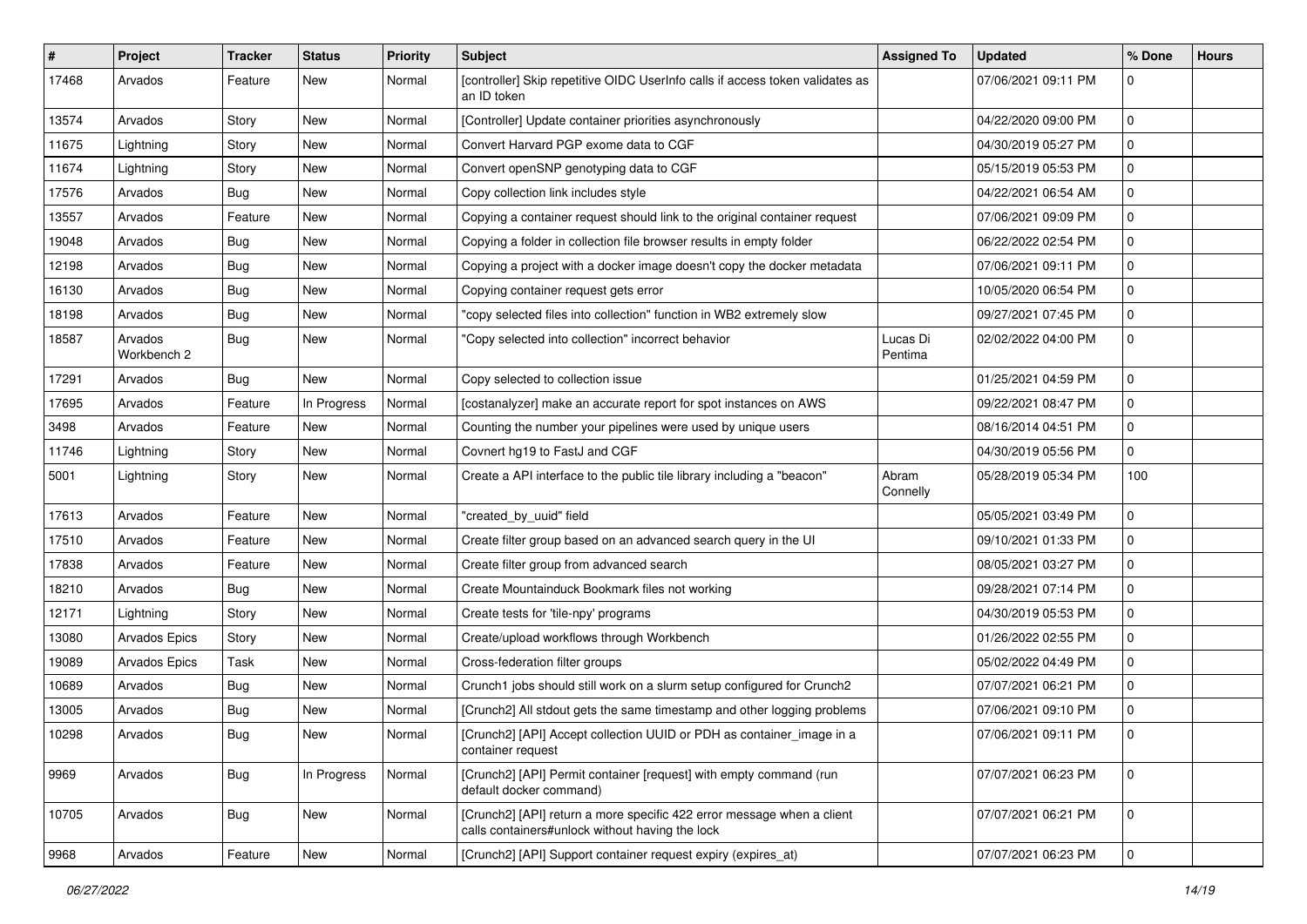| $\vert$ # | Project | <b>Tracker</b> | <b>Status</b> | <b>Priority</b> | <b>Subject</b>                                                                                                              | <b>Assigned To</b>  | <b>Updated</b>      | % Done         | <b>Hours</b> |
|-----------|---------|----------------|---------------|-----------------|-----------------------------------------------------------------------------------------------------------------------------|---------------------|---------------------|----------------|--------------|
| 14912     | Arvados | Feature        | New           | Normal          | [Crunch2] Azure driver supports attaching extra storage                                                                     |                     | 07/06/2021 09:12 PM | $\Omega$       |              |
| 9046      | Arvados | Story          | <b>New</b>    | Normal          | [Crunch2] Can issue container request to pull and import Docker images                                                      |                     | 07/06/2021 09:09 PM | $\mathbf 0$    |              |
| 11741     | Arvados | Story          | <b>New</b>    | Normal          | [Crunch2] Create workflow object for CWL runs which are initiated from the<br>command line                                  |                     | 07/06/2021 09:22 PM | $\mathbf 0$    |              |
| 9630      | Arvados | <b>Bug</b>     | <b>New</b>    | Normal          | [Crunch2] crunch-dispatch-slurm can't successfully dispatch work when<br>run from a directory it can't write to             |                     | 07/07/2021 06:23 PM | $\mathbf 0$    |              |
| 11669     | Arvados | Bug            | In Progress   | Normal          | [Crunch2] crunch-dispatch-slurm hits scancel too much                                                                       |                     | 07/06/2021 09:22 PM | $\mathbf 0$    |              |
| 10708     | Arvados | Bug            | <b>New</b>    | Normal          | [Crunch2] crunch-run fails trying to set swappiness on ubuntu 1204 kernel                                                   |                     | 07/07/2021 06:21 PM | $\mathbf 0$    |              |
| 12900     | Arvados | Feature        | New           | Normal          | [Crunch2] [crunch-run] Prune old images before installing image for current<br>container                                    |                     | 12/07/2021 03:31 PM | $\Omega$       |              |
| 9278      | Arvados | Story          | In Progress   | Normal          | [Crunch2] Document/fix handling of collections with non-nil expires_at field                                                |                     | 07/07/2021 06:25 PM | 100            |              |
| 8570      | Arvados | Feature        | New           | Normal          | [Crunch2] Impure access to object store                                                                                     |                     | 04/25/2018 03:13 PM | $\mathbf 0$    |              |
| 8569      | Arvados | Feature        | <b>New</b>    | Normal          | [Crunch2] Impure mount from host fs                                                                                         |                     | 04/25/2018 03:13 PM | $\mathbf{0}$   |              |
| 12430     | Arvados | Feature        | New           | Normal          | Crunch2 limit output collection to glob patterns                                                                            |                     | 02/12/2020 02:28 PM | $\Omega$       |              |
| 15135     | Arvados | Feature        | New           | Normal          | [Crunch2] Post-run hooks                                                                                                    |                     | 07/06/2021 09:08 PM | $\mathbf 0$    |              |
| 11148     | Arvados | Bug            | New           | Normal          | [Crunch2] Propagate dispatch error messages (e.g., sbatch fails) to user<br>via logs/websocket                              |                     | 07/07/2021 05:25 PM | $\mathbf{0}$   |              |
| 10729     | Arvados | <b>Bug</b>     | <b>New</b>    | Normal          | [Crunch2] Propagate error messages if sbatch command succeeds but<br>crunch-run can't run (or can't log to the Arvados API) |                     | 07/07/2021 06:21 PM | $\mathbf 0$    |              |
| 9044      | Arvados | Story          | New           | Normal          | [Crunch2] [Workbench] Browse and show tools using the GA4GH tool<br>registry API                                            | Radhika<br>Chippada | 02/06/2020 06:51 PM | $\Omega$       |              |
| 11146     | Arvados | Feature        | <b>New</b>    | Normal          | [Crunch2] [Workbench] Show slurm queue position of containers submitted<br>to slurm but not yet running                     |                     | 07/07/2021 05:25 PM | $\mathbf 0$    |              |
| 18163     | Arvados | Feature        | <b>New</b>    | Normal          | [Crunch] add CWL extension to limit the number of concurrently running<br>jobs during a scatter                             |                     | 01/10/2022 03:42 PM | $\mathbf 0$    |              |
| 7880      | Arvados | Bug            | New           | Normal          | [Crunch] crunch-dispatch should run the bundled version of crunch-job<br>specified by Gemfile.lock                          |                     | 07/07/2021 06:27 PM | $\mathbf 0$    |              |
| 7845      | Arvados | Feature        | <b>New</b>    | Normal          | [Crunch] Crunchstat and arv-mount print final stats before exiting                                                          |                     | 07/07/2021 06:27 PM | $\Omega$       |              |
| 5523      | Arvados | Bug            | <b>New</b>    | Normal          | [Crunch] crunchstat should not report errors during normal timing races                                                     | Tom Clegg           | 07/07/2021 06:30 PM | 50             |              |
| 14922     | Arvados | Feature        | New           | Normal          | [crunch-dispatch-cloud] Run multiple containers concurrently on a single<br>VM                                              |                     | 07/06/2021 09:13 PM | $\mathbf{0}$   |              |
| 13991     | Arvados | Bug            | New           | Normal          | crunch-dispatch-slurm does not warn when slurm MaxJobCount reached                                                          |                     | 07/06/2021 09:10 PM | l 0            |              |
| 13982     | Arvados | <b>Bug</b>     | New           | Normal          | crunch-dispatch-slurm / Go SDK Dispatcher not able to "let go" of deleted<br>containers                                     |                     | 07/06/2021 09:10 PM | $\mathbf 0$    |              |
| 14021     | Arvados | Feature        | New           | Normal          | [crunch-dispatch-slurm] option to set job priority directly instead of using<br>nice values                                 |                     | 07/06/2021 09:09 PM | $\mathbf 0$    |              |
| 13795     | Arvados | <b>Bug</b>     | New           | Normal          | crunch-dispatch-slurm too polite about killing containers                                                                   |                     | 07/11/2018 11:06 PM | $\overline{0}$ |              |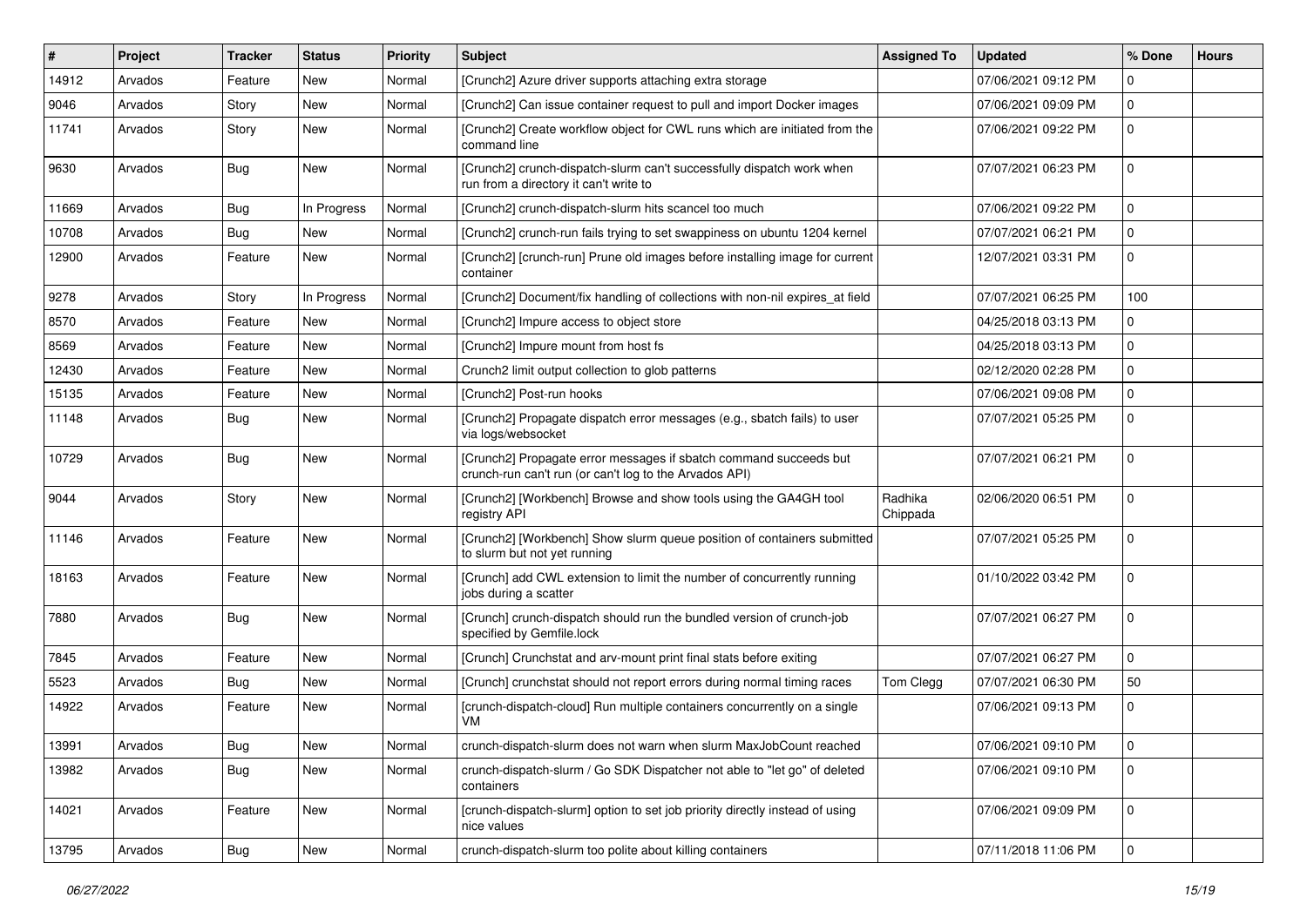| $\#$  | Project | <b>Tracker</b> | <b>Status</b> | <b>Priority</b> | <b>Subject</b>                                                                                                                              | <b>Assigned To</b> | <b>Updated</b>      | % Done       | <b>Hours</b> |
|-------|---------|----------------|---------------|-----------------|---------------------------------------------------------------------------------------------------------------------------------------------|--------------------|---------------------|--------------|--------------|
| 13142 | Arvados | Bug            | <b>New</b>    | Normal          | crunch-dispatch-slurm uses a surprising number of file descriptors, and<br>stops dispatching when it gets a "too many open files" error     |                    | 07/06/2021 09:15 PM | 100          |              |
| 4494  | Arvados | Bug            | New           | Normal          | [Crunch] Do more error-checking and show more diagnostic info when<br>installing a Docker image                                             |                    | 07/07/2021 06:35 PM | $\mathbf 0$  |              |
| 8121  | Arvados | Bug            | <b>New</b>    | Normal          | [CRUNCH] Fail gracefully when arvados repo doesn't exists                                                                                   |                    | 07/07/2021 06:27 PM | $\mathbf{0}$ |              |
| 5459  | Arvados | Feature        | <b>New</b>    | Normal          | [Crunch] Job logs include node-level resource usage statistics (cpu, ram,<br>swap, etc)                                                     |                    | 07/07/2021 06:30 PM | $\Omega$     |              |
| 3801  | Arvados | Task           | <b>New</b>    | Normal          | crunch-job should treat intermittent Docker failures as temporary failures                                                                  |                    | 03/09/2017 09:43 PM | $\mathbf 0$  |              |
| 10514 | Arvados | Bug            | <b>New</b>    | Normal          | [crunch-job] use docker instead of docker.io                                                                                                |                    | 07/07/2021 06:22 PM | $\mathbf 0$  |              |
| 8869  | Arvados | <b>Bug</b>     | <b>New</b>    | Normal          | [Crunch] Job was repeatedly retried on same bad compute node until<br>abandoned                                                             |                    | 07/07/2021 06:25 PM | $\mathbf 0$  |              |
| 8774  | Arvados | Story          | <b>New</b>    | Normal          | [Crunch] Limit maximum wait time between retries                                                                                            |                    | 07/07/2021 06:25 PM | $\mathbf 0$  |              |
| 3093  | Arvados | Story          | <b>New</b>    | Normal          | [Crunch] Pipeline can use other pipelines templates as components                                                                           |                    | 07/05/2014 09:34 PM | 0            |              |
| 4302  | Arvados | Feature        | <b>New</b>    | Normal          | [Crunch] Pipelines should not fail immediately after one job failure, but<br>continue running as much as possible                           |                    | 07/07/2021 06:35 PM | $\Omega$     |              |
| 4833  | Arvados | Story          | <b>New</b>    | Normal          | [Crunch] Quick turnaround time when updating a docker image in order to<br>re-run a job                                                     |                    | 07/07/2021 06:31 PM | $\Omega$     |              |
| 5865  | Arvados | Story          | <b>New</b>    | Normal          | [Crunch] Run a local job using a docker image directly from the shell VM<br>(without writing the docker image to Keep)                      |                    | 07/07/2021 06:30 PM | $\mathbf 0$  |              |
| 13403 | Arvados | Feature        | <b>New</b>    | Normal          | [crunch-run] Cancel container on FUSE error                                                                                                 |                    | 07/06/2021 09:13 PM | $\Omega$     |              |
| 18960 | Arvados | Feature        | <b>New</b>    | Normal          | crunch-run can use Go FUSE driver for read-only mounts                                                                                      |                    | 05/04/2022 03:17 PM | 0            |              |
| 4726  | Arvados | Bug            | New           | Normal          | [Crunch] run-command should show helpful error message when<br>task.foreach argument is not a list                                          |                    | 07/07/2021 06:31 PM | $\mathbf 0$  |              |
| 18262 | Arvados | <b>Bug</b>     | <b>New</b>    | Normal          | [crunch-run] handle out-of-diskspace on the compute node better                                                                             |                    | 10/08/2021 09:42 PM | $\mathbf 0$  |              |
| 12170 | Arvados | Bug            | <b>New</b>    | Normal          | crunch-run handling non-group readable files in output directory                                                                            |                    | 07/06/2021 09:19 PM | $\mathbf 0$  |              |
| 17347 | Arvados | Bug            | <b>New</b>    | Normal          | crunch-run -- list fatal error out of memory                                                                                                |                    | 02/05/2021 05:22 PM | 0            |              |
| 17206 | Arvados | Feature        | <b>New</b>    | Normal          | crunch-run reverse proxies HTTP requests to container                                                                                       |                    | 01/19/2021 07:00 PM | $\mathbf{0}$ |              |
| 13636 | Arvados | Bug            | <b>New</b>    | Normal          | crunch-run takes a very long time for CWL steps with large numbers of File<br>inputs - could use a new kind of mounts entry to address this |                    | 07/06/2021 09:10 PM | $\mathbf 0$  |              |
| 14952 | Arvados | Story          | <b>New</b>    | Normal          | [crunchstat-summary] Add arv-mount FUSE ops time                                                                                            |                    | 07/06/2021 09:25 PM | $\Omega$     |              |
| 12854 | Arvados | Bug            | <b>New</b>    | Normal          | [crunchstat-summary] broken option for skip child jobs?                                                                                     |                    | 07/06/2021 09:10 PM | $\pmb{0}$    |              |
| 10531 | Arvados | <b>Bug</b>     | <b>New</b>    | Normal          | [crunchstat-summary] HTML plots should be a superset of text format<br>output                                                               |                    | 07/07/2021 06:22 PM | $\mathbf 0$  |              |
| 8573  | Arvados | Story          | <b>New</b>    | Normal          | crunchstat-summary should calculate averages of all metrics                                                                                 |                    | 07/06/2021 09:11 PM | $\mathbf 0$  |              |
| 10390 | Arvados | Bug            | <b>New</b>    | Normal          | crunchstat-summary should explain why "(no report generated)" when<br>possible                                                              |                    | 07/06/2021 09:11 PM | $\mathbf 0$  |              |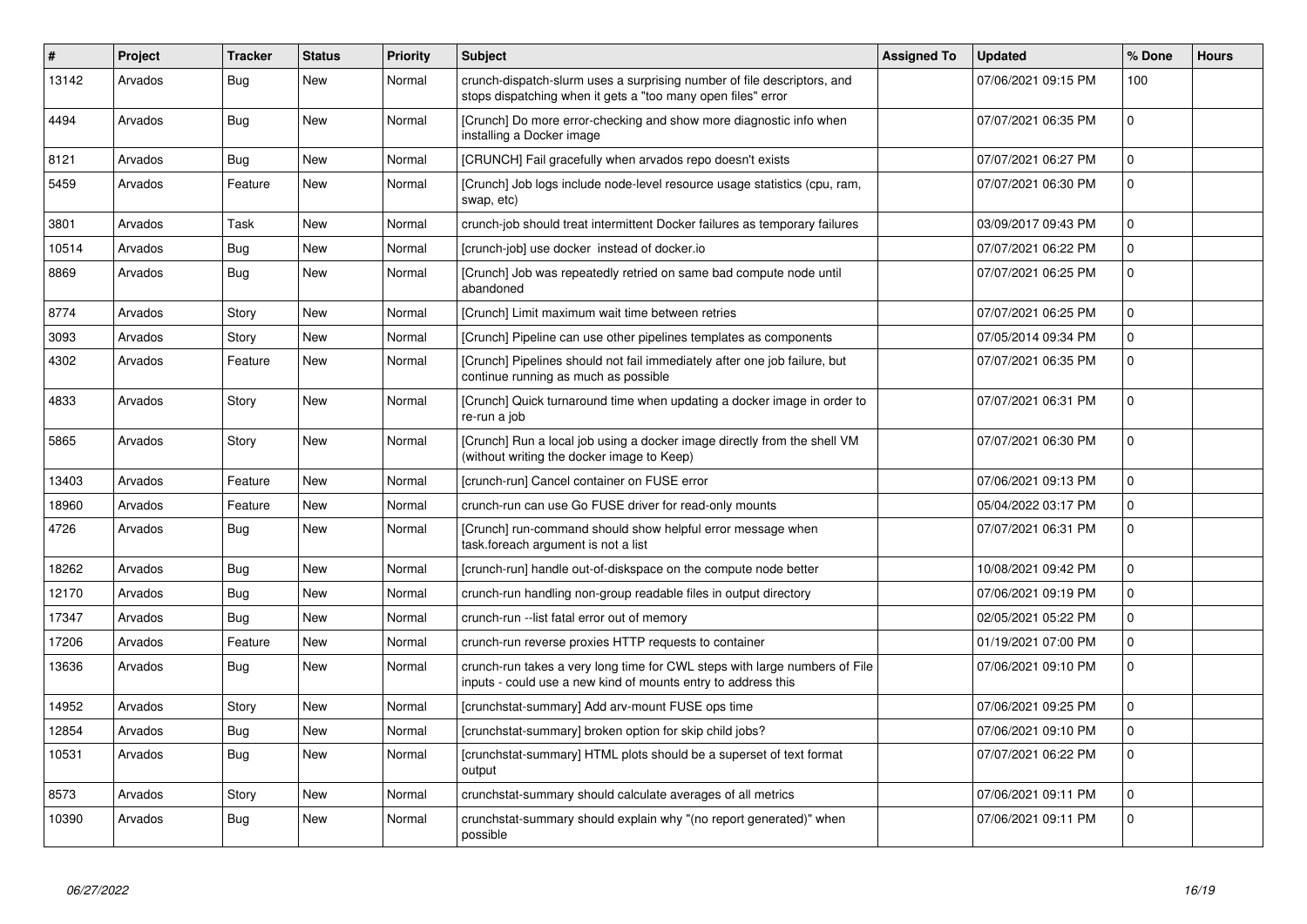| #     | Project                | <b>Tracker</b> | <b>Status</b> | <b>Priority</b> | <b>Subject</b>                                                                                                                                                | <b>Assigned To</b> | <b>Updated</b>      | % Done      | <b>Hours</b> |
|-------|------------------------|----------------|---------------|-----------------|---------------------------------------------------------------------------------------------------------------------------------------------------------------|--------------------|---------------------|-------------|--------------|
| 14997 | Arvados                | Story          | New           | Normal          | [crunchstat-summary] Support multiple data series per graph (e.g. TX/RX,<br>user/sys CPU, etc)                                                                |                    | 07/06/2021 09:09 PM | $\Omega$    |              |
| 7600  | Arvados                | Bug            | New           | Normal          | [Crunch] Unhelpful translation of script parameter outside<br>script_parameters                                                                               |                    | 07/07/2021 06:28 PM | 0           |              |
| 5133  | Arvados                | Feature        | New           | Normal          | [Crunch] Use uncommitted code in a git work tree to run a dockerized<br>crunch job in a VM (using crunch-job or arv-run-pipeline-instance<br>--run-jobs-here) |                    | 07/07/2021 06:30 PM | 0           |              |
| 7328  | Arvados                | Feature        | New           | Normal          | [Crunch] [UX] Standard excepthook to help debug job problems                                                                                                  |                    | 07/07/2021 06:28 PM | 0           |              |
| 12465 | Arvados                | Bug            | New           | Normal          | [crunchv2] Improve crunch-run environment reporting                                                                                                           |                    | 07/06/2021 09:16 PM | $\mathbf 0$ |              |
| 11027 | Arvados                | Bug            | New           | Normal          | [Crunchv2] python thread error after job success                                                                                                              |                    | 07/07/2021 05:26 PM | 0           |              |
| 3180  | Arvados                | Story          | New           | Normal          | [Crunch] When a job fails in a pipeline instance, should the other<br>queued/running jobs get cancelled automatically?                                        |                    | 10/03/2014 04:52 PM | 0           |              |
| 6009  | Arvados                | Feature        | <b>New</b>    | Normal          | curover.se/path/to/file should try to download the file if available                                                                                          |                    | 01/15/2020 07:50 PM | 0           |              |
| 17577 | Arvados                | <b>Bug</b>     | New           | Normal          | Current description not shown under Edit Project                                                                                                              |                    | 04/22/2021 06:55 AM | 0           |              |
| 16038 | Arvados<br>Workbench 2 | Bug            | New           | Normal          | Custom Enum Type in the workflow breaks the Workflow runner Wizard                                                                                            |                    | 02/12/2020 03:18 PM | 0           |              |
| 17054 | Arvados                | Feature        | In Progress   | Normal          | Custom naming for scatter steps                                                                                                                               |                    | 05/04/2022 03:19 PM | $\mathbf 0$ |              |
| 10614 | Arvados                | Bug            | New           | Normal          | [CWL] a-c-r maximum recursion depth exceeded error                                                                                                            |                    | 07/07/2021 06:21 PM | 0           |              |
| 10328 | Arvados                | Feature        | New           | Normal          | [CWL] a-c-r option to resubmit failed jobs                                                                                                                    |                    | 07/07/2021 06:22 PM | $\mathbf 0$ |              |
| 15249 | Arvados                | Feature        | New           | Normal          | [cwl] a-c-r supports --js-console                                                                                                                             |                    | 07/06/2021 09:08 PM | 0           |              |
| 8672  | Arvados                | Story          | New           | Normal          | [CWL] arvados-cwl-runner creates new project for pipeline run                                                                                                 |                    | 06/02/2021 07:43 PM | 0           |              |
| 10206 | Arvados                | Bug            | New           | Normal          | [CWL] arvados-cwl-runner may not be handling input files on keep mount<br>correctly                                                                           |                    | 07/07/2021 06:23 PM | $\mathbf 0$ |              |
| 10978 | Arvados                | <b>Bug</b>     | New           | Normal          | [CWL] Avoid using "+" char in mount paths                                                                                                                     |                    | 07/07/2021 05:26 PM | 0           |              |
| 9755  | Arvados                | Bug            | New           | Normal          | [CWL] Creating intermediate folders in working directory (fails in<br>cwl-runner)                                                                             |                    | 07/07/2021 06:23 PM | $\mathbf 0$ |              |
| 9964  | Arvados                | Bug            | <b>New</b>    | Normal          | [CWL][Crunch2][Crunch] crunchrunner should use CWL globs to output<br>data to keep                                                                            | Tom Morris         | 07/07/2021 06:23 PM | 0           |              |
| 9965  | Arvados                | Bug            | New           | Normal          | [CWL][Crunch][Crunch2] crunchrunner should ignore hidden directories<br>when uploading to keep                                                                | <b>Tom Morris</b>  | 07/07/2021 06:23 PM | $\mathbf 0$ |              |
| 13053 | Arvados                | Bug            | In Progress   | Normal          | [CWL] discover_secondary_files not processing expressions                                                                                                     |                    | 02/08/2018 03:44 PM | $\mathbf 0$ |              |
| 12331 | Arvados                | <b>Bug</b>     | New           | Normal          | [CWL] Does not distinguish between keep references to File and Directory<br>when selected in Workbench template                                               |                    | 07/06/2021 09:18 PM | 0           |              |
| 15279 | Arvados                | Feature        | New           | Normal          | [cwl] expressions in keep_cache                                                                                                                               |                    | 07/06/2021 09:08 PM | $\pmb{0}$   |              |
| 14429 | Arvados                | Bug            | New           | Normal          | [CWL] Initial work dir error                                                                                                                                  |                    | 10/30/2018 08:05 PM | 0           |              |
| 9659  | Arvados                | <b>Bug</b>     | New           | Normal          | [CWL] Jobs crash when arvados/jobs:latest is not suitable to run CWL jobs                                                                                     |                    | 07/07/2021 06:23 PM | 0           |              |
| 14726 | Arvados                | Bug            | New           | Normal          | [CWL] Propagating input file to output gets confusing error                                                                                                   |                    | 01/14/2020 02:59 PM | $\mathbf 0$ |              |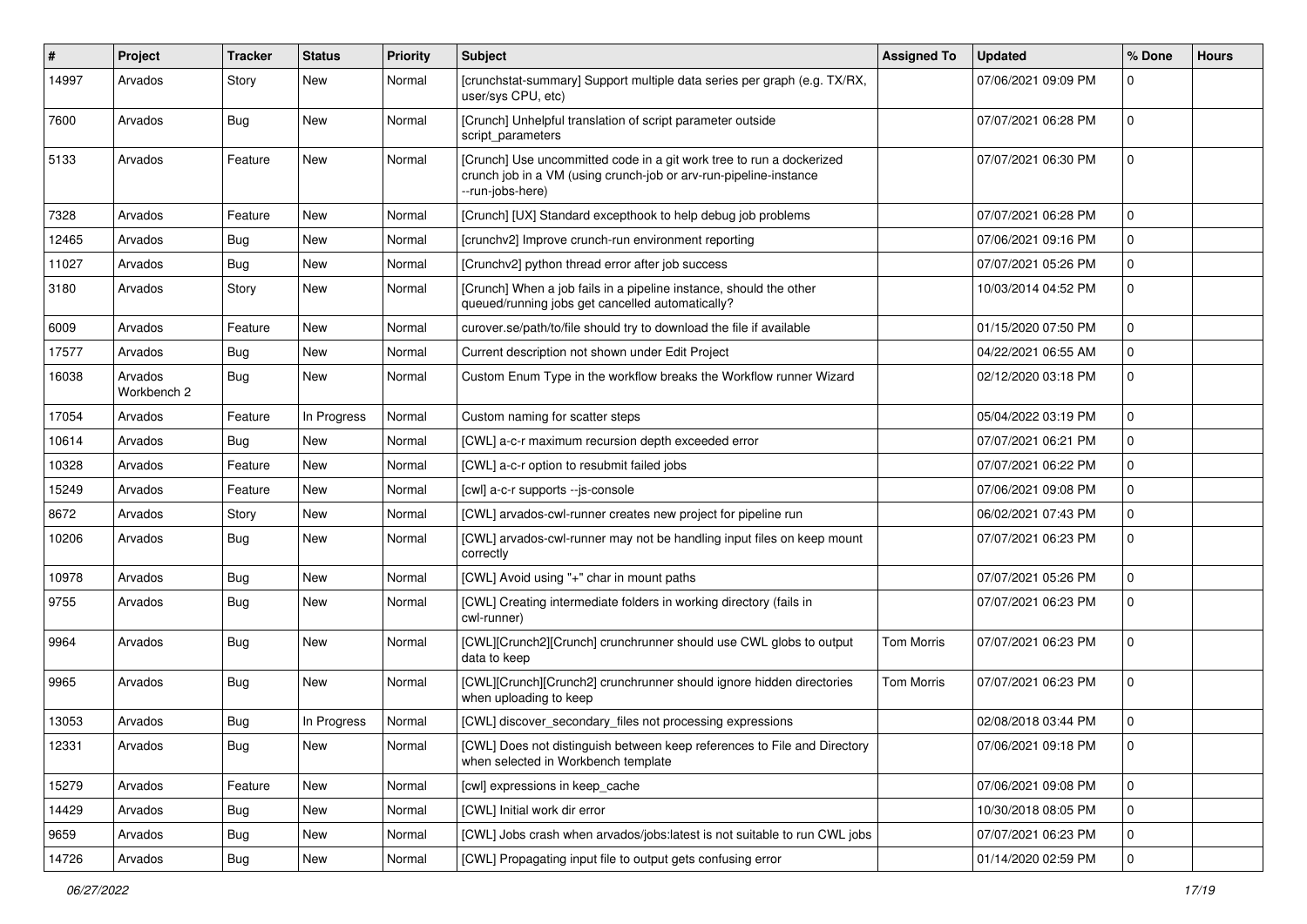| #     | Project                | <b>Tracker</b> | <b>Status</b> | <b>Priority</b> | <b>Subject</b>                                                                                                                | <b>Assigned To</b>  | <b>Updated</b>      | % Done       | <b>Hours</b> |
|-------|------------------------|----------------|---------------|-----------------|-------------------------------------------------------------------------------------------------------------------------------|---------------------|---------------------|--------------|--------------|
| 14923 | Arvados                | Story          | New           | Normal          | [CWL] Reduce memory footprint by using webday to get file/dir listings in<br>collections (instead of Python SDK)              |                     | 07/06/2021 09:09 PM | $\mathbf 0$  |              |
| 10402 | Arvados                | Story          | <b>New</b>    | Normal          | [CWL] Reduce redundant work with subworkflow RunInSingleContainer                                                             |                     | 07/07/2021 06:22 PM | $\mathbf 0$  |              |
| 15580 | Arvados                | Story          | <b>New</b>    | Normal          | [CWL] Register workflow and run from git repo                                                                                 |                     | 07/06/2021 09:08 PM | $\mathbf 0$  |              |
| 13643 | Arvados                | Feature        | New           | Normal          | [CWL] Requirement for storage classes of data                                                                                 |                     | 07/06/2021 09:09 PM | $\pmb{0}$    |              |
| 11442 | Arvados                | Feature        | <b>New</b>    | Normal          | [CWL] Resolve symbolic names to collections                                                                                   |                     | 07/06/2021 09:09 PM | $\mathbf 0$  |              |
| 15535 | Arvados                | Story          | New           | Normal          | [CWL] Run from original CWL, not packed                                                                                       |                     | 07/06/2021 09:12 PM | $\mathbf{0}$ |              |
| 13252 | Arvados                | Bug            | <b>New</b>    | Normal          | [CWL] RunInSingleContainer requirement errors on DockerRequirement<br>even when no such requirement is specified              |                     | 03/03/2020 07:24 PM | $\mathbf{0}$ |              |
| 19170 | <b>Arvados Epics</b>   | Story          | <b>New</b>    | Normal          | <b>CWL-Seek</b>                                                                                                               |                     | 05/31/2022 05:57 PM | $\mathbf{0}$ |              |
| 16011 | Arvados Epics          | Story          | In Progress   | Normal          | CWL support, docs, training, website                                                                                          |                     | 01/26/2022 03:00 PM | $\mathbf 0$  |              |
| 18988 | Arvados                | Feature        | <b>New</b>    | Normal          | [CWL] support singularity/docker hint to make debugging workflows easier                                                      |                     | 04/11/2022 06:29 PM | $\mathbf 0$  |              |
| 18311 | Arvados                | Bug            | <b>New</b>    | Normal          | [cwl] test 221 in the 1.2 conformance suite is failing on singularity                                                         | Peter Amstutz       | 06/22/2022 02:56 PM | $\mathbf 0$  |              |
| 18362 | Arvados                | Story          | New           | Normal          | cwltest results for Arvados produces badges which can be linked to from<br>commonwl.org                                       |                     | 11/10/2021 05:41 PM | $\mathbf 0$  |              |
| 15692 | Arvados                | Bug            | <b>New</b>    | Normal          | [CWL] test with arvbox integration tests use tests inside image                                                               |                     | 07/06/2021 09:08 PM | $\pmb{0}$    |              |
| 17918 | Arvados                | Bug            | New           | Normal          | cwltool 'id' changes packing behavior                                                                                         | Peter Amstutz       | 06/22/2022 02:56 PM | $\mathbf 0$  |              |
| 10696 | Arvados                | Bug            | New           | Normal          | [CWL] Tries to run docker inside container where docker is not available,<br>gives IOError                                    |                     | 07/07/2021 06:21 PM | $\mathbf 0$  |              |
| 12345 | Arvados                | Feature        | <b>New</b>    | Normal          | [CWL] Use arv-put collection caching for file uploads                                                                         |                     | 09/27/2017 02:02 PM | $\pmb{0}$    |              |
| 14030 | Arvados                | Feature        | New           | Normal          | [CWL] Use streamable flag as a hint to use keep output                                                                        |                     | 07/06/2021 09:09 PM | $\mathbf 0$  |              |
| 17005 | Arvados                | Bug            | <b>New</b>    | Normal          | CWL v1.2 Conformance test 83 failed twice on the new Arvados<br>Playground                                                    |                     | 10/14/2020 04:19 PM | $\mathbf{0}$ |              |
| 11515 | Arvados                | Feature        | <b>New</b>    | Normal          | [CWL] [Workbench] Support for copying/moving pipelines                                                                        |                     | 07/06/2021 09:22 PM | $\Omega$     |              |
| 18697 | Arvados<br>Workbench 2 | Bug            | <b>New</b>    | Normal          | Cypress tests for federated scenarios                                                                                         | Lucas Di<br>Pentima | 06/22/2022 02:55 PM | $\mathbf{0}$ |              |
| 18279 | Arvados                | Bug            | <b>New</b>    | Normal          | Data Collection page on 2.3.0 rc2                                                                                             |                     | 10/20/2021 04:45 PM | $\mathbf 0$  |              |
| 16370 | Arvados                | Bug            | New           | Normal          | data collections from sub projects not listed in the workflow configurator                                                    |                     | 04/25/2020 12:12 PM | $\mathbf 0$  |              |
| 15197 | Arvados<br>Workbench 2 | Support        | <b>New</b>    | Normal          | [Data operation] Folders upload                                                                                               |                     | 12/31/2019 03:20 PM | $\mathbf 0$  |              |
| 13978 | Arvados<br>Workbench 2 | Feature        | New           | Normal          | [Data operation] Outputs expiry (collection view)                                                                             |                     | 11/28/2018 08:31 AM | $\Omega$     |              |
| 15023 | Arvados<br>Workbench 2 | Bug            | <b>New</b>    | Normal          | [Data operations] Adding no-predefined value                                                                                  |                     | 02/12/2020 02:57 PM | $\mathbf 0$  |              |
| 14914 | Arvados<br>Workbench 2 | Bug            | In Progress   | Normal          | [Data operations] After adding a description on existing project "show full<br>description" is not visible until is refreshed |                     | 02/12/2020 02:57 PM | $\mathbf 0$  |              |